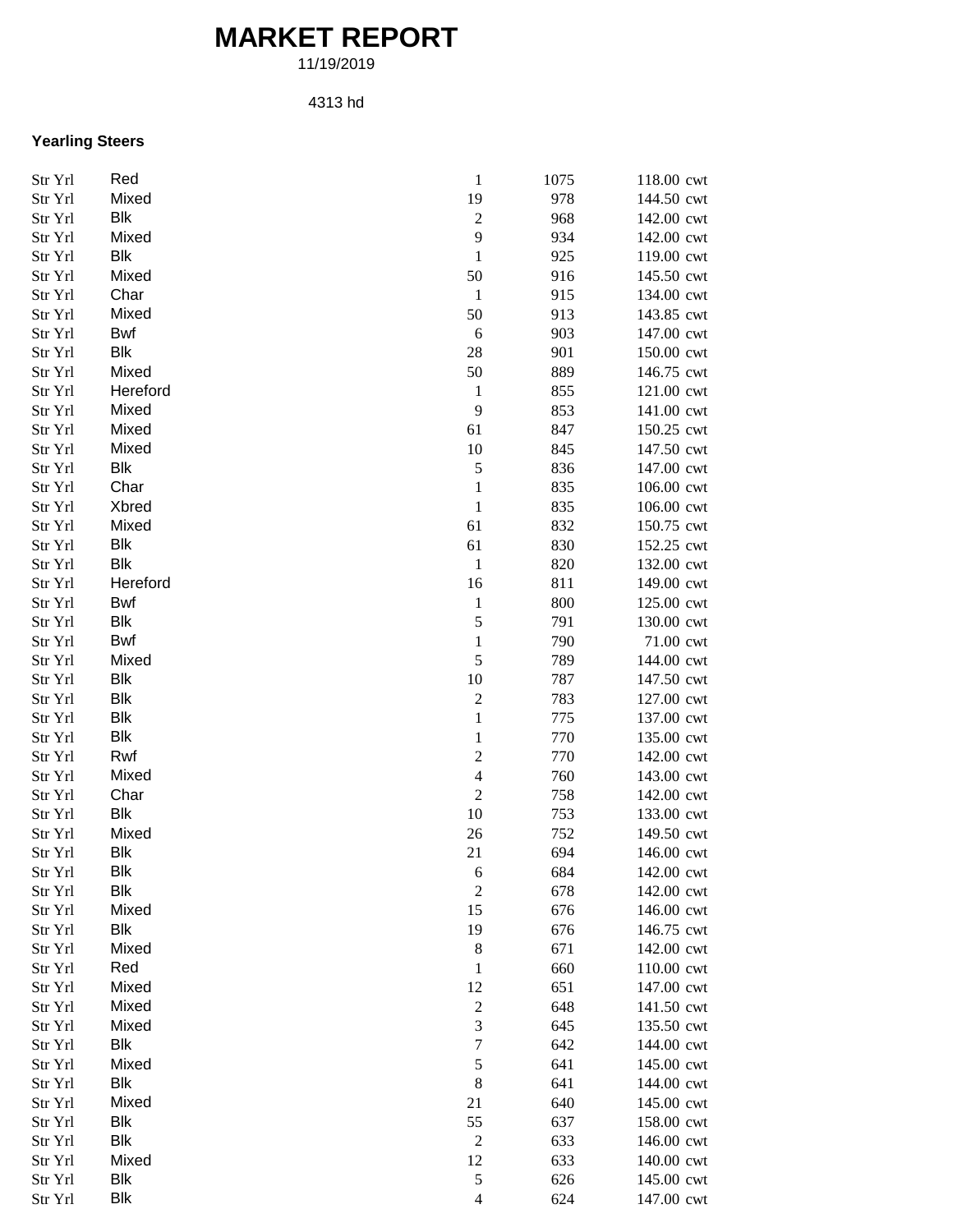| Str Yrl | Mixed      | 10               | 621 | 152.00 cwt  |
|---------|------------|------------------|-----|-------------|
| Str Yrl | <b>Blk</b> | $\mathbf{1}$     | 620 | 142.00 cwt  |
| Str Yrl | Char       | $\mathbf{1}$     | 620 | 121.00 cwt  |
| Str Yrl | Mixed      | $\,8\,$          | 613 | 153.00 cwt  |
| Str Yrl | Blk        | $\boldsymbol{6}$ | 613 | 146.00 cwt  |
| Str Yrl | <b>Blk</b> | 12               | 611 | 147.00 cwt  |
| Str Yrl | Blk        | $\mathbf{1}$     | 610 | 71.00 cwt   |
| Str Yrl | Mixed      | 11               | 608 | 159.00 cwt  |
| Str Yrl | Blk        | $\mathbf{1}$     | 605 | 129.00 cwt  |
| Str Yrl | <b>Blk</b> | 21               | 603 | 152.00 cwt  |
| Str Yrl | Blk        | 10               | 601 | 153.00 cwt  |
| Str Yrl | Bwf        | $\mathbf{1}$     | 600 | 144.00 cwt  |
| Str Yrl | Xbred      | $\mathbf{1}$     | 600 | 119.00 cwt  |
| Str Yrl | Bwf        | $\mathbf{1}$     | 595 | 100.00 cwt  |
| Str Yrl | Bwf        | $\mathbf{1}$     | 595 | 110.00 cwt  |
| Str Yrl | Mixed      | 5                | 583 | 154.00 cwt  |
| Str Yrl | Mixed      | $\overline{7}$   | 577 | 152.00 cwt  |
| Str Yrl | <b>Blk</b> | $\sqrt{2}$       | 575 | 156.00 cwt  |
| Str Yrl | Mixed      | 16               | 574 | 158.00 cwt  |
| Str Yrl | <b>Blk</b> | $20\,$           | 572 | 151.00 cwt  |
| Str Yrl | Mixed      | $\overline{4}$   | 569 | 151.00 cwt  |
| Str Yrl | Mixed      | $\boldsymbol{2}$ | 563 | 141.00 cwt  |
| Str Yrl | <b>Blk</b> | 6                | 562 | 158.00 cwt  |
| Str Yrl | <b>Blk</b> | 6                | 560 | 136.00 cwt  |
| Str Yrl | <b>Blk</b> | 73               | 559 | 165.00 cwt  |
| Str Yrl | Mixed      | $\tau$           | 556 | 160.00 cwt  |
| Str Yrl | <b>Blk</b> | $\mathbf{1}$     | 545 | 81.00 cwt   |
| Str Yrl | Xbred      | $\mathbf 1$      | 545 | 91.00 cwt   |
| Str Yrl | Mixed      | 19               | 545 | 162.50 cwt  |
| Str Yrl | Mixed      | $\mathbf{1}$     | 545 | 154.00 cwt  |
| Str Yrl | <b>Blk</b> | 6                | 543 | 151.00 cwt  |
| Str Yrl | <b>Blk</b> | $\boldsymbol{2}$ | 543 | 148.00 cwt  |
| Str Yrl | Mixed      | $\overline{4}$   | 536 | 153.00 cwt  |
| Str Yrl | Blk        | 3                | 535 | 154.00 cwt  |
| Str Yrl | Mixed      | 84               | 533 | 170.00 cwt  |
| Str Yrl | Mixed      | $\overline{4}$   | 531 | 155.00 cwt  |
| Str Yrl | Bwf        | 1                | 530 | $50.00$ cwt |
| Str Yrl | Mixed      | 4                | 530 | 156.00 cwt  |
| Str Yrl | <b>Bwf</b> | $\mathbf{1}$     | 530 | 170.00 cwt  |
| Str Yrl | Mixed      | 85               | 529 | 172.00 cwt  |
| Str Yrl | <b>Blk</b> | $\mathfrak{Z}$   | 528 | 160.00 cwt  |
| Str Yrl | Mixed      | 42               | 526 | 153.00 cwt  |
| Str Yrl | <b>Blk</b> | 58               | 524 | 168.50 cwt  |
| Str Yrl | Mixed      | $\tau$           | 519 | 163.00 cwt  |
| Str Yrl | <b>Blk</b> | $\overline{4}$   | 514 | 162.00 cwt  |
| Str Yrl | Mixed      | 86               | 513 | 176.00 cwt  |
| Str Yrl | Blk        | 6                | 508 | 169.00 cwt  |
| Str Yrl | Mixed      | 49               | 507 | 159.00 cwt  |
| Str Yrl | Mixed      | $\boldsymbol{6}$ | 507 | 125.00 cwt  |
| Str Yrl | <b>Blk</b> | $\sqrt{2}$       | 503 | 155.00 cwt  |
| Str Yrl | Red        | 9                | 499 | 170.50 cwt  |
| Str Yrl | Hereford   | $\,1$            | 495 | 146.00 cwt  |
| Str Yrl | Mixed      | 11               | 492 | 159.00 cwt  |
| Str Yrl | <b>Blk</b> | $\overline{4}$   | 484 | 166.00 cwt  |
| Str Yrl | Mixed      | 9                | 475 | 169.00 cwt  |
| Str Yrl | Blk        | 9                | 475 | 170.00 cwt  |
| Str Yrl | Xbred      | 1                | 475 | 106.00 cwt  |
| Str Yrl | <b>Blk</b> | 40               | 474 | 175.50 cwt  |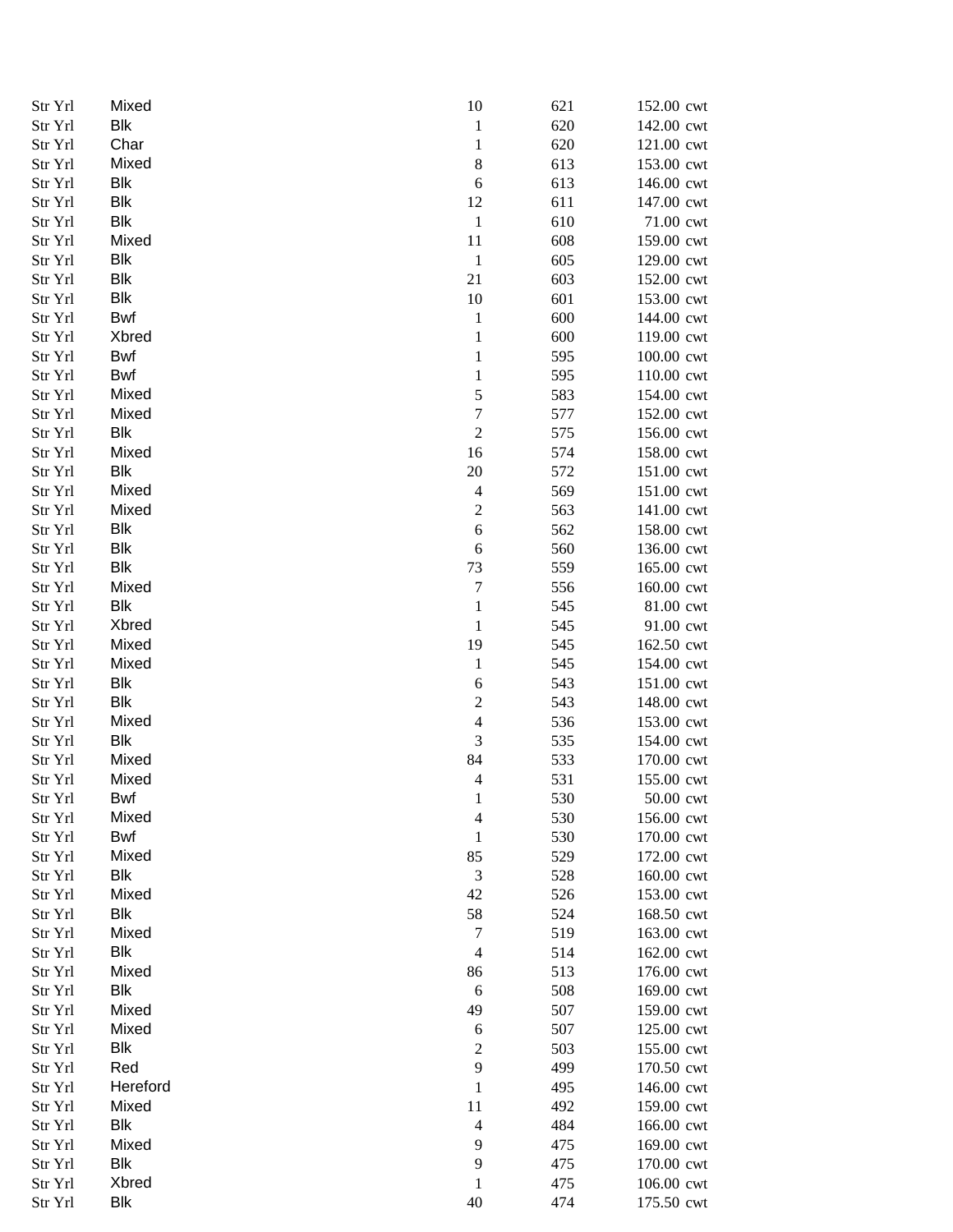| Str Yrl              | Mixed                    | $\,8\,$               | 463        | 167.00 cwt               |
|----------------------|--------------------------|-----------------------|------------|--------------------------|
| Str Yrl              | Bwf                      | $\overline{4}$        | 463        | 160.00 cwt               |
| Str Yrl              | Mixed                    | 14                    | 459        | 156.00 cwt               |
| Str Yrl              | Mixed                    | $\boldsymbol{6}$      | 458        | 139.00 cwt               |
| Str Yrl              | Blk                      | $\mathbf{1}$          | 445        | 160.00 cwt               |
| Str Yrl              | Mixed                    | $\mathbf{1}$          | 435        | 50.00 cwt                |
| Str Yrl              | Mixed                    | $\mathbf{1}$          | 435        | 172.00 cwt               |
| Str Yrl              | Blk                      | 5                     | 433        | 155.00 cwt               |
| Str Yrl              | Blk                      | $\boldsymbol{7}$      | 429        | 174.00 cwt               |
| Str Yrl              | Mixed                    | $\mathbf{1}$          | 425        | 117.50 cwt               |
| Str Yrl              | Mixed                    | $\sqrt{2}$            | 415        | 180.00 cwt               |
| Str Yrl              | Mixed                    | 29                    | 413        | 181.00 cwt               |
| Str Yrl              | Mixed                    | $\boldsymbol{2}$      | 413        | 140.00 cwt               |
| Str Yrl              | Mixed                    | $\overline{4}$        | 398        | 180.00 cwt               |
| Str Yrl              | Char                     | $\mathbf{1}$          | 395        | 75.00 hd                 |
| Str Yrl              | Mixed                    | $\overline{4}$        | 386        | 168.00 cwt               |
| Str Yrl              | Red                      | $\mathbf{1}$          | 385        | 121.00 cwt               |
| Str Yrl              | Blk                      | $\boldsymbol{7}$      | 382        | 185.00 cwt               |
| Str Yrl              | Mixed                    | 11                    | 381        | 155.00 cwt               |
| Str Yrl              | Mixed                    | $\overline{4}$        | 381        | 183.00 cwt               |
| Str Yrl              | <b>Blk</b>               | $\mathbf{1}$          | 375        | 175.00 cwt               |
| Str Yrl              | <b>Blk</b>               | $\mathfrak 3$         | 373        | 169.00 cwt               |
| Str Yrl              | Mixed                    | $\boldsymbol{6}$      | 373        | 150.00 cwt               |
| Str Yrl              | Bwf                      | 1                     | 345        | 135.00 cwt               |
| Str Yrl              | Blk                      | $\boldsymbol{2}$      | 328        | 188.00 cwt               |
| Str Yrl              | Blk                      | $\mathbf{1}$          | 325        | 184.00 cwt               |
| Str Yrl              | <b>Blk</b>               | $\boldsymbol{7}$      | 325        | 187.50 cwt               |
| Str Yrl              | Blk                      | $\mathbf{1}$          | 320        | 100.00 cwt               |
| Str Yrl              | <b>Blk</b>               | $\mathbf{1}$          | 175        | 425.00 hd                |
| <b>Steer Calves</b>  |                          |                       |            |                          |
| Str Calf             | Blk                      | 1                     | 1310       | 66.00 cwt                |
| Str Calf             | Bwf                      | $\mathbf{1}$          | 860        | 126.00 cwt               |
| Str Calf             | Blk                      | $\mathbf{1}$          | 855        | 136.00 cwt               |
|                      |                          |                       |            |                          |
| Str Calf             | Red                      | 1                     | 830        | 107.50 cwt               |
| <b>Str Calf</b>      | Red                      | 1                     | 775        | 129.00 cwt               |
| Str Calf             | Mixed                    | $\boldsymbol{6}$      | 724        | 136.00 cwt               |
| Str Calf             | Blk                      | 10                    | 724        | 135.50 cwt               |
| Str Calf             | <b>Blk</b>               | $\mathbf{1}$          | 720        | 128.00 cwt               |
| Str Calf             | Blk                      | 5                     | 710        | 107.00 cwt               |
| Str Calf             | <b>Blk</b>               | $\mathbf{1}$          | 680        | 141.00 cwt               |
| Str Calf             | Mixed                    | $\boldsymbol{6}$      | 673        | 137.50 cwt               |
| Str Calf             | <b>Blk</b>               | $\,8\,$               | 664        | 142.00 cwt               |
| Str Calf             | Bwf                      | $\mathfrak 3$         | 643        | 142.00 cwt               |
| Str Calf             | <b>Blk</b>               | $\sqrt{5}$            | 643        | 142.00 cwt               |
| Str Calf             | Mixed                    | $\boldsymbol{6}$      | 638        | 142.00 cwt               |
| Str Calf             | Mixed                    | $\mathfrak 3$         | 637        | 141.00 cwt               |
| Str Calf             | Mixed                    | $\mathfrak{Z}$        | 625        | 144.00 cwt               |
| Str Calf             | Blk                      | 29                    | 620        | 153.00 cwt               |
| Str Calf             | Mixed                    | $\,8\,$               | 616        | 143.00 cwt               |
| Str Calf             | Blk                      | $\tau$                | 611        | 143.00 cwt               |
| Str Calf             | <b>Blk</b>               | $\overline{4}$        | 601        | 140.00 cwt               |
| Str Calf             | <b>Blk</b>               | 7                     | 598        | 140.00 cwt               |
| Str Calf             | <b>Blk</b>               | 6                     | 591        | 145.00 cwt               |
| Str Calf             | Blk                      | 21                    | 582        | 153.00 cwt               |
| Str Calf<br>Str Calf | <b>Blk</b><br><b>Blk</b> | $\boldsymbol{6}$<br>6 | 568<br>553 | 156.00 cwt<br>162.00 cwt |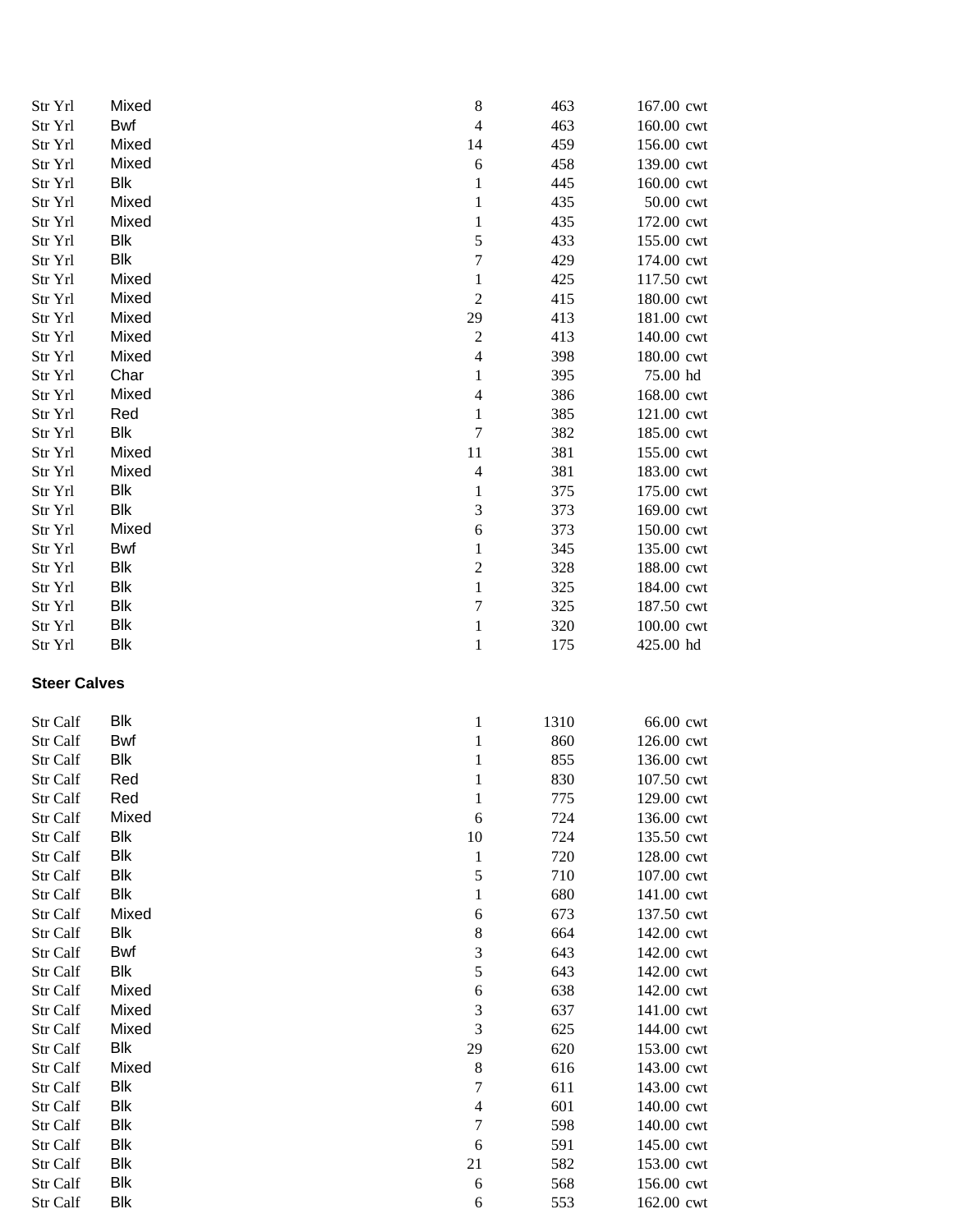| Str Calf                | Blk        | 11               | 550        | 149.00 cwt               |
|-------------------------|------------|------------------|------------|--------------------------|
| Str Calf                | Blk        | 37               | 549        | 165.50 cwt               |
| Str Calf                | <b>Blk</b> | 3                | 537        | 157.00 cwt               |
| Str Calf                | <b>Blk</b> | 22               | 536        | 164.00 cwt               |
| Str Calf                | Red        | 17               | 528        | 164.50 cwt               |
| Str Calf                | Blk        | $\mathbf{1}$     | 520        | 60.00 cwt                |
| Str Calf                | Mixed      | 12               | 515        | 149.00 cwt               |
| Str Calf                | Blk        | 24               | 510        | 159.50 cwt               |
| Str Calf                | Blk        | 5                | 507        | 156.00 cwt               |
| Str Calf                | Red        | 1                | 505        | 137.00 cwt               |
| Str Calf                | Blk        | $\boldsymbol{7}$ | 504        | 158.00 cwt               |
| Str Calf                | Blk        | 17               | 500        | 167.75 cwt               |
| Str Calf                | Blk        | $\,8\,$          | 499        | 146.00 cwt               |
| Str Calf                | Blk        | 18               | 491        | 169.00 cwt               |
| Str Calf                | Mixed      | 7                | 486        | 146.00 cwt               |
| Str Calf                | <b>Blk</b> | $\mathbf{1}$     | 485        | 142.00 cwt               |
| Str Calf                | <b>Blk</b> | 3                | 472        | 145.00 cwt               |
| Str Calf                | <b>Blk</b> | $\mathbf{1}$     | 460        | 81.00 cwt                |
| Str Calf                | <b>Blk</b> | 10               | 457        | 166.00 cwt               |
| Str Calf                | <b>Blk</b> | 1                | 455        | 167.00 cwt               |
| Str Calf                | Mixed      | 9                | 444        | 160.00 cwt               |
| Str Calf                | Mixed      | 5                | 422        | 162.00 cwt               |
| Str Calf                | Xbred      | 1                | 420        | 106.00 cwt               |
| Str Calf                | Blk        | 4                | 411        | 159.00 cwt               |
| Str Calf                | Mixed      | 3                | 410        | 159.00 cwt               |
| Str Calf                | Blk        | 4                | 400        | 157.00 cwt               |
| Str Calf                | Blk        | 1                | 395        | 163.00 cwt               |
| Str Calf                | <b>Bwf</b> | $\mathbf{1}$     | 390        | 102.50 cwt               |
| Str Calf                | Mixed      | 10               | 390        | 175.00 cwt               |
| Str Calf                | Bwf        | 13               | 389        | 178.00 cwt               |
| Str Calf                | Blk        | $\mathfrak 3$    | 385        | 167.00 cwt               |
| Str Calf                | Bwf        | $\mathbf{1}$     | 380        | 168.00 cwt               |
| Str Calf                | <b>Blk</b> | 7                | 379        | 173.00 cwt               |
| Str Calf                | Mixed      | 3                | 375        | 175.00 cwt               |
| Str Calf                | Blk        | $\overline{c}$   | 373        | 181.00 cwt               |
| Str Calf                | Blk        | $\overline{7}$   | 361        | 176.00 cwt               |
| Str Calf                | Xbred      | 1                | 360        | 117.00 cwt               |
| Str Calf                | Mixed      | $\overline{c}$   | 290        | 570.00 hd                |
| Str Calf                | Blk        | 5                | 266        | 490.00 hd                |
| Str Calf                | <b>Blk</b> | 1                | 265        | 460.00 hd                |
| Str Calf                | Rwf        | 1                | 255        | 30.00 hd                 |
| Str Calf                | Blk        | 1                | 200        | 125.00 hd                |
| <b>Yearling Heifers</b> |            |                  |            |                          |
|                         |            |                  |            |                          |
| Hfr Yrl                 | Bwf<br>Blk | 3                | 983        | 120.00 cwt               |
| Hfr Yrl                 |            | $\overline{c}$   | 933        | 127.00 cwt               |
| Hfr Yrl                 | Blk        | 1                | 910        | 95.00 cwt                |
| Hfr Yrl                 | Mixed      | 7                | 881        | 129.00 cwt               |
| Hfr Yrl                 | Rwf<br>Blk | $\boldsymbol{2}$ | 835        | 125.00 cwt               |
| Hfr Yrl                 | Blk        | 1                | 810        | 124.00 cwt               |
| Hfr Yrl                 | <b>Blk</b> | 1                | 805<br>798 | 110.00 cwt               |
| Hfr Yrl                 | <b>Blk</b> | 4                | 790        | 122.00 cwt               |
| Hfr Yrl<br>Hfr Yrl      | Mixed      | 1<br>3           | 762        | 116.00 cwt<br>125.50 cwt |
| Hfr Yrl                 | Blk        | 1                | 760        | 127.00 cwt               |
| Hfr Yrl                 | Rwf        | 1                | 755        | 111.00 cwt               |
| Hfr Yrl                 | Blk        | 8                | 727        | 129.50 cwt               |
|                         |            |                  |            |                          |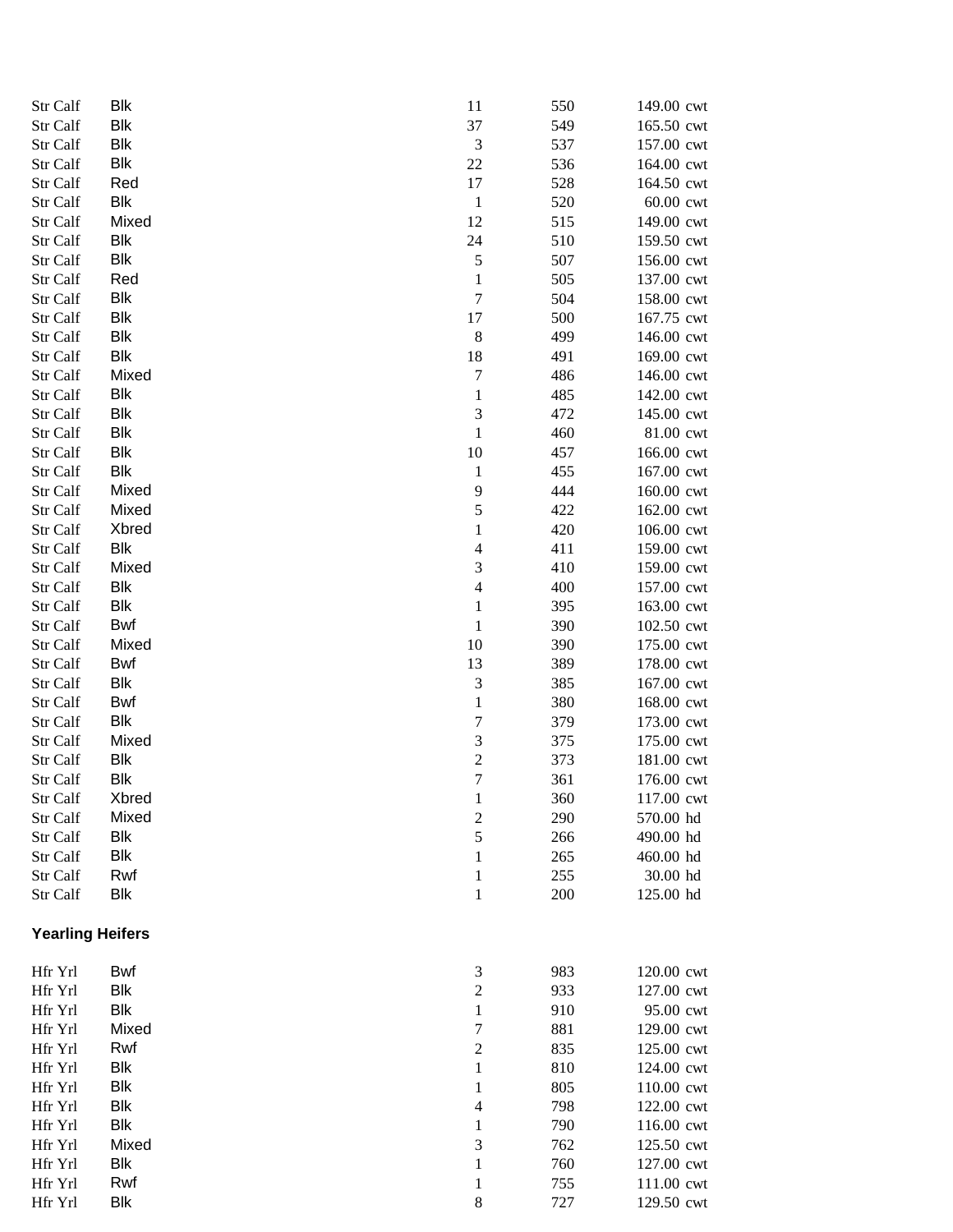| Hfr Yrl | Red        | $\mathbf{1}$             | 725 | 117.00 cwt |
|---------|------------|--------------------------|-----|------------|
| Hfr Yrl | Blk        | $\boldsymbol{6}$         | 713 | 132.50 cwt |
| Hfr Yrl | <b>Blk</b> | 9                        | 711 | 135.00 cwt |
| Hfr Yrl | <b>Blk</b> | 10                       | 710 | 138.00 cwt |
| Hfr Yrl | Blk        | $\mathbf{1}$             | 700 | 115.00 cwt |
| Hfr Yrl | Blk        | $\boldsymbol{7}$         | 684 | 129.00 cwt |
| Hfr Yrl | Mixed      | 22                       | 673 | 136.50 cwt |
| Hfr Yrl | Blk        | 11                       | 660 | 135.50 cwt |
| Hfr Yrl | Blk        | 10                       | 657 | 126.00 cwt |
| Hfr Yrl | Blk        | $\mathbf{1}$             | 650 | 121.00 cwt |
| Hfr Yrl | Blk        | 25                       | 640 | 135.50 cwt |
| Hfr Yrl | Blk        | 6                        | 639 | 132.00 cwt |
| Hfr Yrl | Mixed      | $\overline{\mathcal{A}}$ | 634 | 136.00 cwt |
| Hfr Yrl | Blk        | $\sqrt{2}$               | 630 | 129.00 cwt |
| Hfr Yrl | Blk        | 17                       | 628 | 136.75 cwt |
| Hfr Yrl | Blk        | $\mathbf{1}$             | 625 | 127.00 cwt |
| Hfr Yrl | <b>Blk</b> | $\overline{4}$           | 624 | 132.00 cwt |
| Hfr Yrl | Mixed      | 9                        | 616 | 136.00 cwt |
| Hfr Yrl | Mixed      | 11                       | 615 | 136.00 cwt |
| Hfr Yrl | Blk        | $\mathbf{1}$             | 615 | 129.00 cwt |
| Hfr Yrl | Mixed      | 5                        | 609 | 132.50 cwt |
| Hfr Yrl | <b>Blk</b> | $\mathfrak 3$            | 605 | 120.00 cwt |
| Hfr Yrl | Blk        | $\sqrt{2}$               | 603 | 132.00 cwt |
| Hfr Yrl | Mixed      | $\mathfrak 3$            | 602 | 125.00 cwt |
| Hfr Yrl | Red        | $\mathbf{1}$             | 600 | 110.00 cwt |
| Hfr Yrl | Mixed      | 19                       | 591 | 140.25 cwt |
| Hfr Yrl | Mixed      | 13                       | 588 | 141.50 cwt |
| Hfr Yrl | Blk        | 71                       | 584 | 140.50 cwt |
| Hfr Yrl | Mixed      | 12                       | 583 | 143.50 cwt |
| Hfr Yrl | Mixed      | $\,8$                    | 577 | 139.00 cwt |
| Hfr Yrl | Mixed      | $\boldsymbol{7}$         | 576 | 137.00 cwt |
| Hfr Yrl | Blk        | $\mathfrak s$            | 576 | 137.00 cwt |
| Hfr Yrl | Mixed      | $20\,$                   | 575 | 139.50 cwt |
| Hfr Yrl | Mixed      | 15                       | 573 | 139.50 cwt |
| Hfr Yrl | Blk        | $\boldsymbol{2}$         | 573 | 136.50 cwt |
| Hfr Yrl | <b>Blk</b> | $\mathfrak{Z}$           | 570 | 126.00 cwt |
| Hfr Yrl | Mixed      | 2                        | 565 | 112.00 cwt |
| Hfr Yrl | <b>Blk</b> | $\boldsymbol{2}$         | 563 | 127.00 cwt |
| Hfr Yrl | <b>Blk</b> | $\sqrt{2}$               | 553 | 140.00 cwt |
| Hfr Yrl | <b>Blk</b> | 13                       | 550 | 140.00 cwt |
| Hfr Yrl | Mixed      | 54                       | 545 | 139.50 cwt |
| Hfr Yrl | <b>Blk</b> | $\overline{4}$           | 544 | 141.00 cwt |
| Hfr Yrl | Mixed      | $\tau$                   | 536 | 130.00 cwt |
| Hfr Yrl | <b>Bwf</b> | 1                        | 535 | 140.00 cwt |
| Hfr Yrl | Mixed      | 44                       | 530 | 145.50 cwt |
| Hfr Yrl | <b>Blk</b> | $\overline{4}$           | 530 | 135.00 cwt |
| Hfr Yrl | Red        | 16                       | 529 | 145.00 cwt |
| Hfr Yrl | Mixed      | 10                       | 526 | 147.00 cwt |
| Hfr Yrl | <b>Blk</b> | $\mathbf{1}$             | 520 | 124.00 cwt |
| Hfr Yrl | <b>Blk</b> | $\mathbf{1}$             | 520 | 143.00 cwt |
| Hfr Yrl | <b>Blk</b> | 28                       | 512 | 153.00 cwt |
| Hfr Yrl | <b>Blk</b> | 12                       | 510 | 142.50 cwt |
| Hfr Yrl | Red        | $\mathbf{1}$             | 505 | 133.00 cwt |
| Hfr Yrl | <b>Blk</b> | $\mathbf{1}$             | 505 | 125.00 cwt |
| Hfr Yrl | <b>Blk</b> | $\overline{\mathcal{A}}$ | 505 | 149.00 cwt |
| Hfr Yrl | Xbred      | $\mathbf{1}$             | 500 | 99.00 cwt  |
| Hfr Yrl | Blk        | $\sqrt{2}$               | 495 | 139.00 cwt |
| Hfr Yrl | Blk        | 5                        | 495 | 156.00 cwt |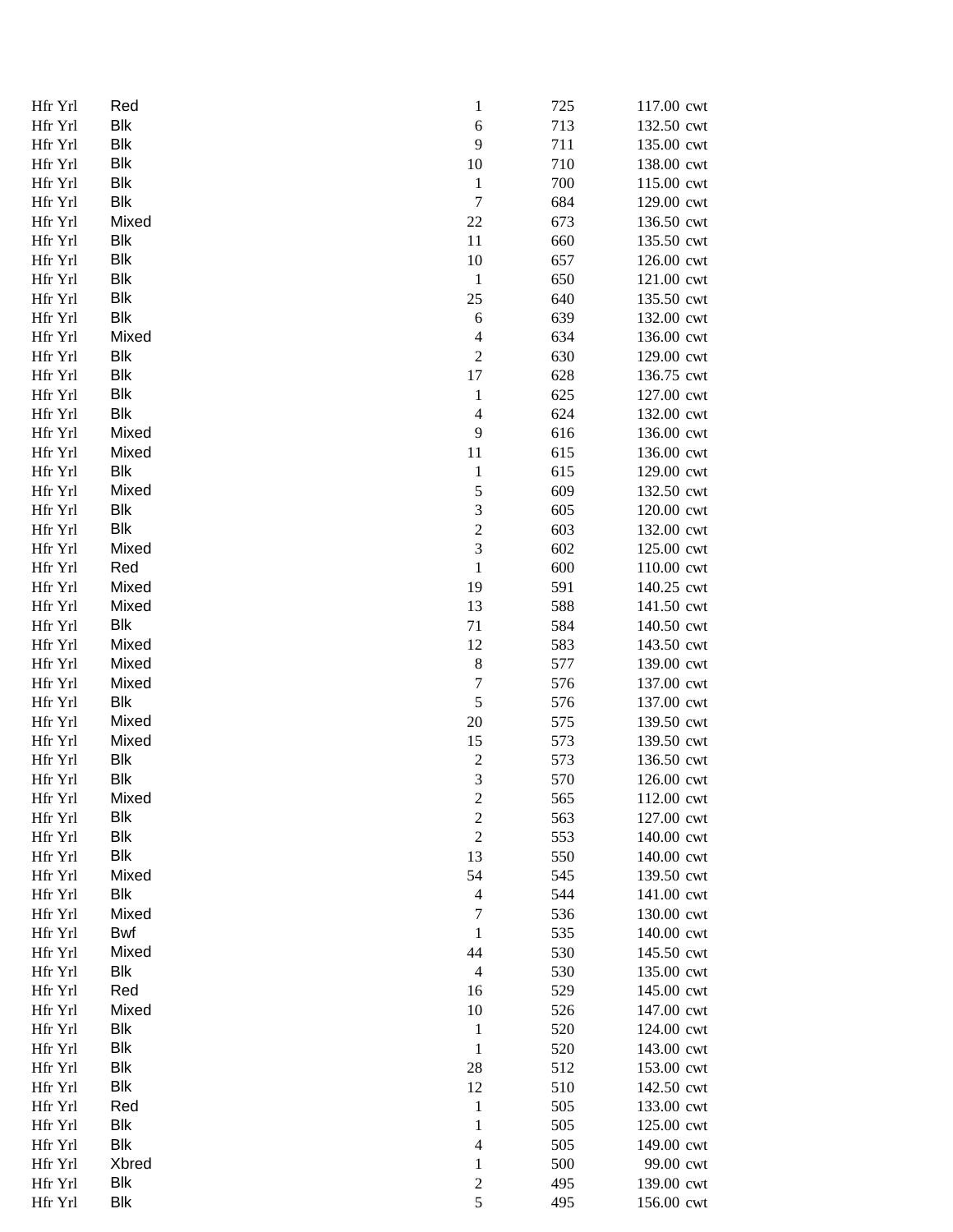| Hfr Yrl              | Mixed      | 10               | 493 | 145.00 cwt |
|----------------------|------------|------------------|-----|------------|
| Hfr Yrl              | Mixed      | 20               | 490 | 142.50 cwt |
| Hfr Yrl              | Blk        | $\,8\,$          | 488 | 158.00 cwt |
| Hfr Yrl              | Blk        | 9                | 482 | 143.50 cwt |
| Hfr Yrl              | Blk        | $\overline{4}$   | 480 | 136.00 cwt |
| Hfr Yrl              | Blk        | 14               | 480 | 133.00 cwt |
| Hfr Yrl              | Blk        | 15               | 478 | 152.00 cwt |
| Hfr Yrl              | Blk        | 54               | 478 | 149.50 cwt |
| Hfr Yrl              | Blk        | $\overline{c}$   | 478 | 143.00 cwt |
| Hfr Yrl              | Blk        | $\overline{4}$   | 463 | 154.00 cwt |
| Hfr Yrl              | Blk        | $\,8\,$          | 461 | 139.50 cwt |
| Hfr Yrl              | Blk        | 3                | 455 | 151.00 cwt |
| Hfr Yrl              | Mixed      | 14               | 451 | 143.00 cwt |
| Hfr Yrl              | Mixed      | 87               | 444 | 161.00 cwt |
| Hfr Yrl              | Mixed      | 15               | 442 | 140.00 cwt |
| Hfr Yrl              | Blk        | $\mathbf{1}$     | 435 | 120.00 cwt |
| Hfr Yrl              | Blk        | 3                | 427 | 146.00 cwt |
| Hfr Yrl              | Bwf        | 45               | 427 | 155.00 cwt |
| Hfr Yrl              | Blk        | $\boldsymbol{2}$ | 413 | 149.50 cwt |
| Hfr Yrl              | Mixed      | 13               | 404 | 146.50 cwt |
| Hfr Yrl              | Mixed      | $\,$ 8 $\,$      | 401 | 151.00 cwt |
| Hfr Yrl              | Mixed      | $\overline{c}$   | 400 | 145.00 cwt |
| Hfr Yrl              | Blk        | $\overline{c}$   | 395 | 150.00 cwt |
| Hfr Yrl              | Blk        | $\sqrt{2}$       | 390 | 144.00 cwt |
| Hfr Yrl              | Blk        | 16               | 381 | 96.00 cwt  |
| Hfr Yrl              | Blk        | $\mathbf{1}$     | 375 | 101.00 cwt |
| Hfr Yrl              | Mixed      | 12               | 368 | 151.50 cwt |
| Hfr Yrl              | Blk        | $\boldsymbol{6}$ | 366 | 153.00 cwt |
| Hfr Yrl              | Mixed      | $\sqrt{3}$       | 362 | 146.00 cwt |
| Hfr Yrl              | Mixed      | 6                | 332 | 131.00 cwt |
| Hfr Yrl              | Blk        | $\mathfrak{Z}$   | 302 | 400.00 hd  |
| Hfr Yrl              | <b>Blk</b> | $\,1$            | 285 | 400.00 hd  |
| Hfr Yrl              | Mixed      | 18               | 271 | 350.00 hd  |
| Hfr Yrl              | Blk        | $\mathbf{1}$     | 235 | 350.00 hd  |
| Hfr Yrl              | Red        | $\mathbf{1}$     | 235 | 50.00 hd   |
| Hfr Yrl              | Char       | 1                | 225 | 360.00 hd  |
| <b>Heifer Calves</b> |            |                  |     |            |
| <b>Hfr</b> Calf      | Blk        | $\mathbf{1}$     | 900 | 121.00 cwt |
| <b>Hfr Calf</b>      | <b>Blk</b> | $\mathbf{1}$     | 805 | 112.00 cwt |
| <b>Hfr Calf</b>      | <b>Blk</b> | 16               | 754 | 130.75 cwt |
| <b>Hfr Calf</b>      | Mixed      | 9                | 752 | 117.00 cwt |
| <b>Hfr Calf</b>      | Char       | $\mathbf{1}$     | 740 | 121.00 cwt |
| Hfr Calf             | Red        | 1                | 725 | 122.00 cwt |
| Hfr Calf             | Mixed      | $\tau$           | 714 | 122.00 cwt |
| Hfr Calf             | Red        | $\overline{c}$   | 683 | 121.00 cwt |
| <b>Hfr</b> Calf      | Char       | $\mathbf{1}$     | 680 | 122.00 cwt |
| Hfr Calf             | Mixed      | 11               | 669 | 134.00 cwt |
| <b>Hfr Calf</b>      | <b>Blk</b> | 5                | 656 | 123.00 cwt |
| <b>Hfr Calf</b>      | <b>Blk</b> | 1                | 655 | 21.00 cwt  |
| Hfr Calf             | <b>Blk</b> | 9                | 646 | 124.00 cwt |
| Hfr Calf             | <b>Blk</b> | 1                | 645 | 131.00 cwt |
| Hfr Calf             | <b>Blk</b> | 8                | 642 | 125.00 cwt |
| <b>Hfr Calf</b>      | Blk        | $\,$ 8 $\,$      | 600 | 127.00 cwt |
| <b>Hfr</b> Calf      | Blk        | 1                | 595 | 122.00 cwt |
| <b>Hfr</b> Calf      | Blk        | 5                | 591 | 125.00 cwt |
| <b>Hfr</b> Calf      | Blk        | 5                | 585 | 125.00 cwt |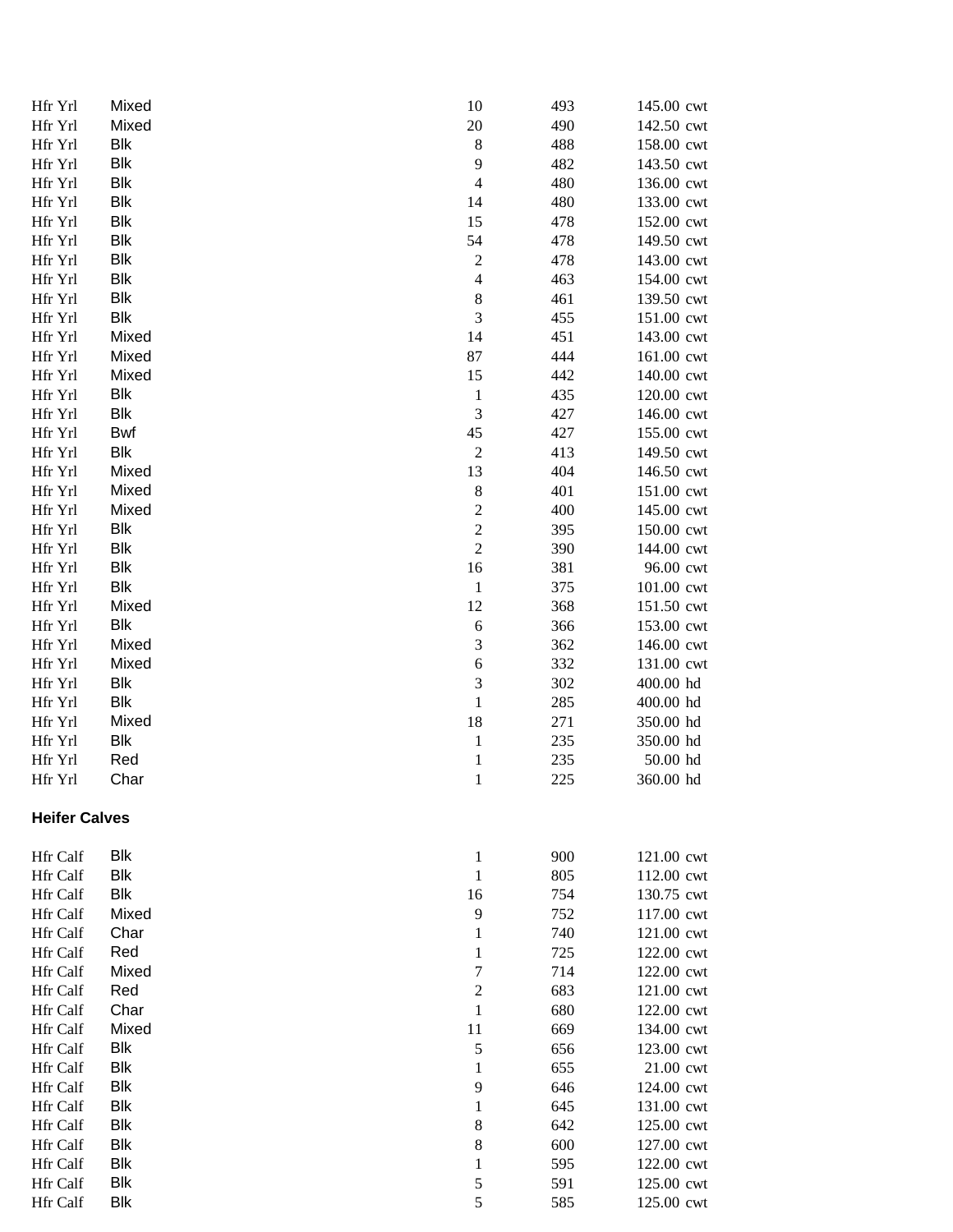| <b>Hfr Calf</b> | Mixed      | $\overline{4}$              | 566 | 129.00 cwt |
|-----------------|------------|-----------------------------|-----|------------|
| Hfr Calf        | Blk        | 13                          | 566 | 127.50 cwt |
| Hfr Calf        | Red        | $\mathbf{1}$                | 565 | 120.00 cwt |
| Hfr Calf        | <b>Blk</b> | 17                          | 561 | 140.00 cwt |
| Hfr Calf        | <b>Blk</b> | 7                           | 557 | 126.00 cwt |
| Hfr Calf        | <b>Blk</b> | $\mathbf{1}$                | 555 | 110.00 cwt |
| Hfr Calf        | <b>Blk</b> | $\mathfrak 2$               | 553 | 122.00 cwt |
| Hfr Calf        | Mixed      | 20                          | 551 | 134.00 cwt |
| Hfr Calf        | Blk        | $\,$ 8 $\,$                 | 538 | 137.00 cwt |
| Hfr Calf        | Bwf        | $\ensuremath{\mathfrak{Z}}$ | 527 | 139.00 cwt |
| Hfr Calf        | Blk        | $\boldsymbol{2}$            | 523 | 128.00 cwt |
| Hfr Calf        | Blk        | $\mathbf{1}$                | 520 | 130.00 cwt |
| Hfr Calf        | <b>Blk</b> | $\mathbf{1}$                | 520 | 126.00 cwt |
| Hfr Calf        | Red        | $\sqrt{3}$                  | 513 | 125.00 cwt |
| Hfr Calf        | Mixed      | $\mathfrak 3$               | 512 | 126.00 cwt |
| Hfr Calf        | Blk        | 31                          | 504 | 139.50 cwt |
| Hfr Calf        | Blk        | $\,8\,$                     | 496 | 137.50 cwt |
| Hfr Calf        | Red        | 30                          | 493 | 137.00 cwt |
| Hfr Calf        | Blk        | 18                          | 493 | 138.00 cwt |
| Hfr Calf        | <b>Blk</b> | $\mathbf{1}$                | 490 | 135.00 cwt |
| Hfr Calf        | <b>Blk</b> | 9                           | 489 | 141.00 cwt |
| Hfr Calf        | Mixed      | 10                          | 488 | 134.00 cwt |
| Hfr Calf        | <b>Blk</b> | $\sqrt{2}$                  | 483 | 126.00 cwt |
| Hfr Calf        | <b>Blk</b> | $\ensuremath{\mathfrak{Z}}$ | 478 | 138.00 cwt |
| Hfr Calf        | <b>Blk</b> | 12                          | 476 | 141.50 cwt |
| Hfr Calf        | <b>Blk</b> | 17                          | 466 | 142.50 cwt |
| Hfr Calf        | Mixed      | 16                          | 466 | 140.00 cwt |
| Hfr Calf        | <b>Blk</b> | $\mathbf{1}$                | 460 | 125.00 cwt |
| Hfr Calf        | Red        | $\mathbf{1}$                | 460 | 142.00 cwt |
| Hfr Calf        | <b>Blk</b> | $\sqrt{5}$                  | 454 | 142.00 cwt |
| Hfr Calf        | <b>Blk</b> | $\overline{\mathcal{A}}$    | 451 | 134.50 cwt |
| Hfr Calf        | <b>Blk</b> | 14                          | 444 | 137.00 cwt |
| Hfr Calf        | Mixed      | $\overline{\mathcal{A}}$    | 443 | 134.00 cwt |
| Hfr Calf        | Mixed      | 4                           | 440 | 147.00 cwt |
| Hfr Calf        | Mixed      | 6                           | 439 | 145.00 cwt |
| Hfr Calf        | Mixed      | $\,8\,$                     | 433 | 142.00 cwt |
| Hfr Calf        | Xbred      | $\overline{\mathbf{c}}$     | 420 | 77.00 cwt  |
| <b>Hfr Calf</b> | <b>Blk</b> | 5                           | 419 | 144.00 cwt |
| Hfr Calf        | <b>Blk</b> | $\overline{4}$              | 418 | 143.00 cwt |
| Hfr Calf        | <b>Blk</b> | 11                          | 405 | 142.50 cwt |
| Hfr Calf        | <b>Blk</b> | 9                           | 403 | 149.00 cwt |
| Hfr Calf        | <b>Blk</b> | 3                           | 400 | 141.00 cwt |
| Hfr Calf        | Red        | 5                           | 399 | 147.00 cwt |
| Hfr Calf        | <b>Blk</b> | 4                           | 385 | 136.00 cwt |
| Hfr Calf        | <b>Blk</b> | $\mathbf{1}$                | 385 | 134.00 cwt |
| Hfr Calf        | Bwf        | 17                          | 382 | 150.00 cwt |
| Hfr Calf        | Blk        | $\mathbf{1}$                | 355 | 140.00 cwt |
| Hfr Calf        | Mixed      | $\sqrt{2}$                  | 355 | 148.50 cwt |
| Hfr Calf        | <b>Blk</b> | $\,8\,$                     | 348 | 147.00 cwt |
| Hfr Calf        | <b>Blk</b> | $\sqrt{5}$                  | 342 | 140.00 cwt |
| Hfr Calf        | <b>Blk</b> | $\overline{\mathcal{L}}$    | 339 | 134.00 cwt |
| Hfr Calf        | <b>Blk</b> | $\mathfrak 3$               | 333 | 141.00 cwt |
| Hfr Calf        | <b>Blk</b> | $\sqrt{ }$                  | 332 | 151.00 cwt |
| Hfr Calf        | <b>Blk</b> | $\overline{2}$              | 315 | 138.00 cwt |
| Hfr Calf        | <b>Blk</b> | $\overline{\mathcal{A}}$    | 289 | 425.00 hd  |
| Hfr Calf        | Bwf        | $\mathbf{1}$                | 265 | 475.00 hd  |
| Hfr Calf        | Xbred      | $\mathbf{1}$                | 250 | 140.00 hd  |
| Hfr Calf        | Blk        | $\mathbf{1}$                | 245 | 325.00 hd  |
|                 |            |                             |     |            |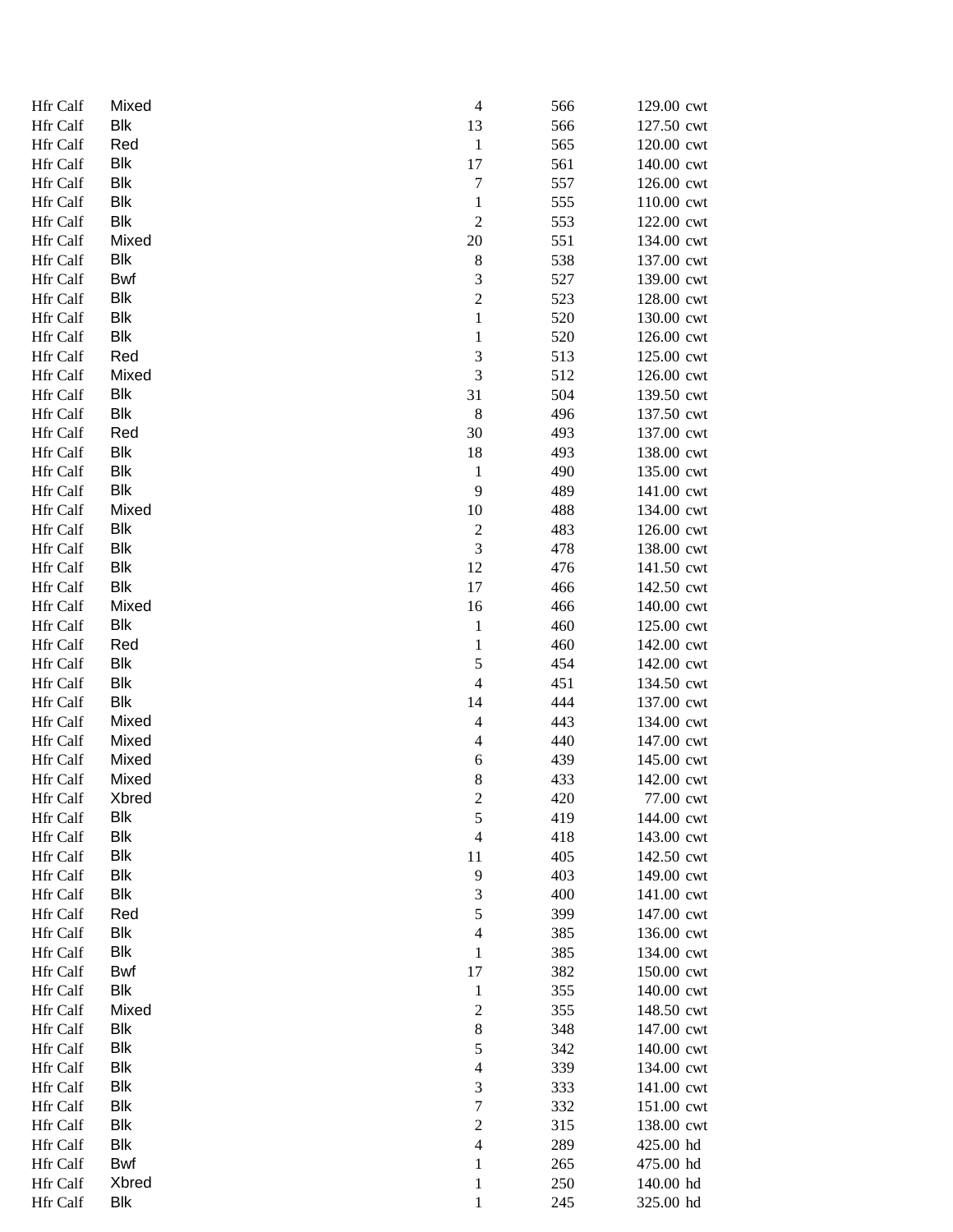| Hfr Calf                             | <b>Blk</b>               | 1                             | 240        | 425.00 hd                |
|--------------------------------------|--------------------------|-------------------------------|------------|--------------------------|
| Hfr Calf                             | Red                      | $\mathbf{1}$                  | 225        | 130.00 cwt               |
| Hfr Calf                             | Bwf                      | $\mathbf{1}$                  | 210        | 425.00 hd                |
| Hfr Calf                             | Red                      | $\overline{c}$                | 183        | 435.00 hd                |
| Hfr Calf                             | Red                      | $\mathbf{1}$                  | 160        | 435.00 hd                |
| Hfr Calf                             | Red                      | $\overline{c}$                | 83         | 250.00 hd                |
| <b>Bull Calves</b>                   |                          |                               |            |                          |
| <b>Bull Calf</b>                     | Red                      | $\mathbf{1}$                  | 1015       | 82.00 cwt                |
| <b>Bull Calf</b>                     | <b>Blk</b>               | $\mathbf 1$                   | 950        | 105.00 cwt               |
| <b>Bull Calf</b>                     | <b>Blk</b>               | $\mathbf{1}$                  | 945        | 44.00 cwt                |
| <b>Bull Calf</b>                     | <b>Blk</b>               | $\mathbf 1$                   | 795        | 113.00 cwt               |
| <b>Bull Calf</b>                     | <b>Blk</b>               | $\mathbf{1}$                  | 785        | 104.00 cwt               |
| <b>Bull Calf</b>                     | <b>Blk</b>               | $\mathbf{1}$                  | 710        | 111.00 cwt               |
| <b>Bull Calf</b>                     | <b>Blk</b>               | $\mathbf{1}$                  | 705        | 116.00 cwt               |
| <b>Bull Calf</b>                     | <b>Blk</b>               | 1                             | 700        | 117.00 cwt               |
| <b>Bull Calf</b>                     | Mixed                    | 9                             | 685        | 125.00 cwt               |
| <b>Bull Calf</b>                     | Mixed                    | 4                             | 654        | 110.00 cwt               |
| <b>Bull Calf</b>                     | Mixed                    | 3                             | 645        | 116.00 cwt               |
| <b>Bull Calf</b>                     | Mixed                    | 5                             | 631        | 110.00 cwt               |
| <b>Bull Calf</b>                     | Mixed                    | $\mathbf{1}$                  | 631        | 110.00 cwt               |
| <b>Bull Calf</b>                     | Bwf                      | $\mathbf{1}$                  | 630        | 127.00 cwt               |
| <b>Bull Calf</b>                     | Blk                      | $\overline{c}$                | 615        | 116.00 cwt               |
| <b>Bull Calf</b>                     | Mixed                    | 3                             | 610        | 132.00 cwt               |
| <b>Bull Calf</b>                     | Red                      | 3                             | 593        | 127.00 cwt               |
| <b>Bull Calf</b>                     | <b>Blk</b>               | $\mathbf{1}$                  | 585        | 135.00 cwt               |
| <b>Bull Calf</b>                     | <b>Blk</b>               | $\mathbf{1}$                  | 580        | 132.00 cwt               |
| <b>Bull Calf</b>                     | <b>Blk</b>               | $\mathbf{1}$                  | 565        | 129.00 cwt               |
| <b>Bull Calf</b>                     | Bwf                      | $\mathbf{1}$                  | 565        | 131.00 cwt               |
| <b>Bull Calf</b>                     | <b>Blk</b>               | 3                             | 565        | 118.00 cwt               |
| <b>Bull Calf</b>                     | <b>Blk</b><br><b>Blk</b> | 3                             | 533        | 127.00 cwt               |
| <b>Bull Calf</b><br><b>Bull Calf</b> | Mixed                    | $\overline{\mathcal{A}}$<br>3 | 528<br>493 | 131.00 cwt<br>151.00 cwt |
| <b>Bull Calf</b>                     | Mixed                    | $\sqrt{2}$                    | 490        | 135.00 cwt               |
| <b>Bull Calf</b>                     | <b>Blk</b>               | 1                             | 490        | 138.00 cwt               |
| <b>Bull Calf</b>                     | <b>Blk</b>               | 5                             | 477        | 148.00 cwt               |
| <b>Bull Calf</b>                     | <b>Blk</b>               | 10                            | 465        | 146.00 cwt               |
| <b>Bull Calf</b>                     | <b>Bwf</b>               | $\mathbf{1}$                  | 465        | 154.00 cwt               |
| <b>Bull Calf</b>                     | Mixed                    | $\overline{\mathcal{L}}$      | 463        | 145.00 cwt               |
| <b>Bull Calf</b>                     | <b>Blk</b>               | 4                             | 440        | 154.00 cwt               |
| <b>Bull Calf</b>                     | Mixed                    | $\overline{c}$                | 430        | 139.00 cwt               |
| <b>Bull Calf</b>                     | <b>Blk</b>               | $\mathbf{1}$                  | 420        | 168.00 cwt               |
| <b>Bull Calf</b>                     | <b>Bwf</b>               | $\mathbf{1}$                  | 410        | 173.00 cwt               |
| <b>Bull Calf</b>                     | Xbred                    | $\mathbf{1}$                  | 410        | 45.00 cwt                |
| <b>Bull Calf</b>                     | <b>Blk</b>               | 3                             | 398        | 170.00 cwt               |
| <b>Bull Calf</b>                     | Mixed                    | 3                             | 395        | 167.50 cwt               |
| <b>Bull Calf</b>                     | Red                      | $\mathbf{1}$                  | 395        | 141.00 cwt               |
| <b>Bull Calf</b>                     | <b>Blk</b>               | $\overline{c}$                | 393        | 180.00 cwt               |
| <b>Bull Calf</b>                     | <b>Blk</b>               | 3                             | 392        | 163.00 cwt               |
| <b>Bull Calf</b>                     | Blk                      | $\mathbf{1}$                  | 375        | 180.00 cwt               |
| <b>Bull Calf</b>                     | Blk                      | 1                             | 375        | 158.50 cwt               |
| <b>Bull Calf</b>                     | Blk                      | 1                             | 360        | 175.00 cwt               |
| <b>Bull Calf</b>                     | Blk                      | $\overline{c}$                | 323        | 175.00 cwt               |
| <b>Bull Calf</b>                     | Mixed                    | $\overline{c}$                | 295        | 540.00 hd                |
| <b>Bull Calf</b>                     | Blk                      | $\mathbf 1$                   | 295        | 180.00 cwt               |
| <b>Bull Calf</b>                     | Blk                      | $\mathbf{1}$                  | 285        | 475.00 hd                |
| <b>Bull Calf</b>                     | Mixed                    | $\overline{c}$                | 278        | 470.00 hd                |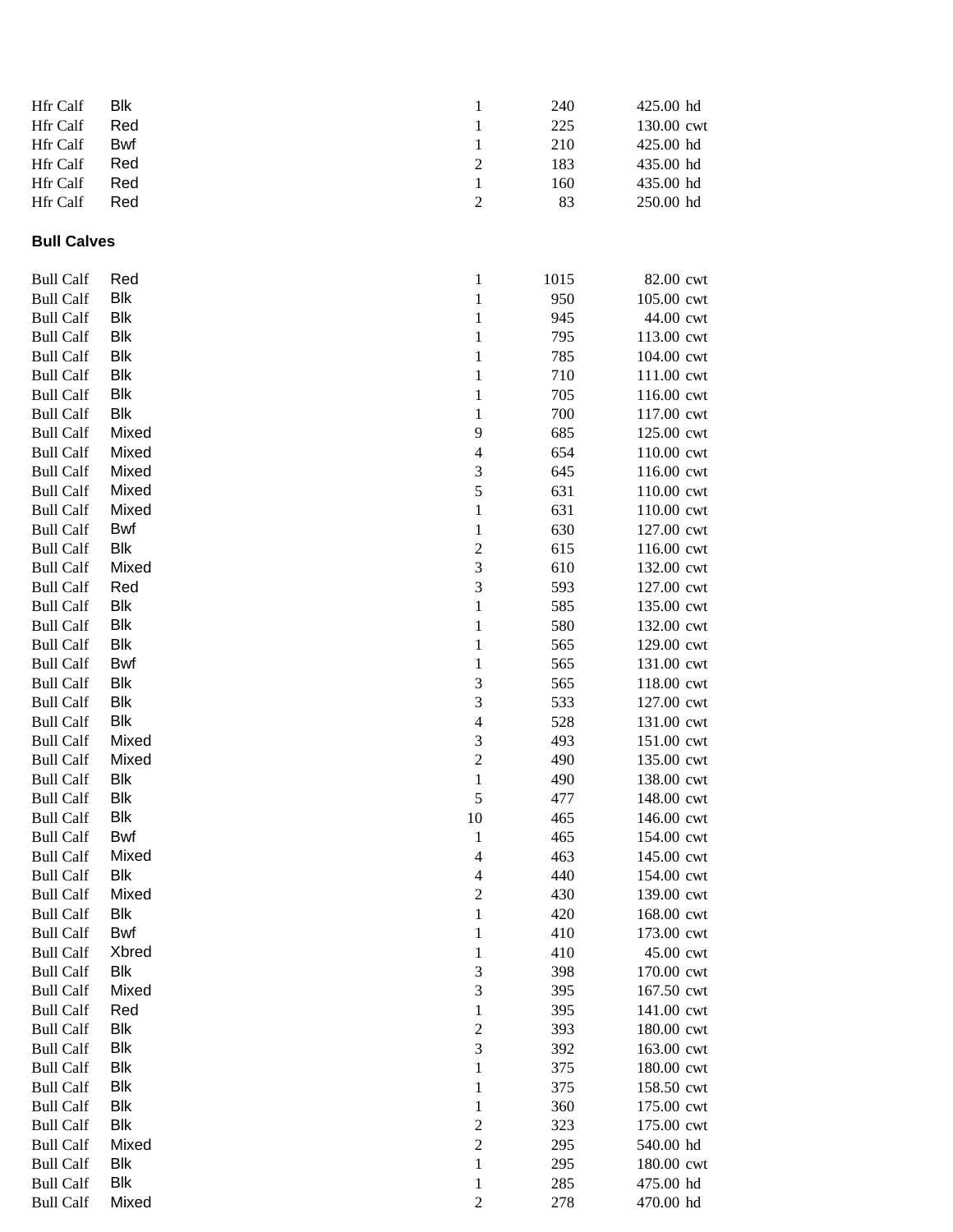| <b>Bull Calf</b>    | Blk        | $\mathbf{1}$     | 210  | 475.00 hd  |
|---------------------|------------|------------------|------|------------|
| <b>Bull Calf</b>    | Blk        | $\mathbf{1}$     | 195  | 500.00 hd  |
| <b>Bull Calf</b>    | <b>Blk</b> | $\mathbf{1}$     | 155  | 210.00 hd  |
| <b>Bull Calf</b>    | <b>Blk</b> | 1                | 115  | 275.00 hd  |
| <b>Bull Calf</b>    | Red        | 1                | 80   | 290.00 hd  |
| <b>Bull Calf</b>    | Red        | $\mathbf{1}$     | 80   | 260.00 hd  |
|                     |            |                  |      |            |
| <b>Bred Heifers</b> |            |                  |      |            |
| <b>Blk BrdHfr</b>   |            | $\mathbf{1}$     | 910  | 70.00 cwt  |
| <b>Blk BrdHfr</b>   |            | $\mathbf{1}$     | 820  | 78.00 cwt  |
| <b>Blk BrdHfr</b>   |            | $\mathbf{1}$     | 750  | 72.00 cwt  |
| <b>Pairs</b>        |            |                  |      |            |
| Pair                | Blk        | 1                | 1530 | 1050.00 pr |
| Pair                | Blk        | $\mathbf{1}$     | 1415 | 975.00 pr  |
| Pair                | Blk        | $\mathbf{1}$     | 1355 | 1300.00 pr |
| Pair                | Red        | 3                | 1252 | 860.00 pr  |
| <b>Cows</b>         |            |                  |      |            |
| Cow                 | <b>Blk</b> | $\mathbf{1}$     | 1765 | 67.00 cwt  |
| Cow                 | Red        | $\mathbf{1}$     | 1755 | 58.00 cwt  |
| Cow                 | <b>Blk</b> | $\mathbf{1}$     | 1695 | 65.00 cwt  |
| Cow                 | Blk        | $\mathbf{1}$     | 1550 | 59.00 cwt  |
| Cow                 | Red        | $\mathbf{1}$     | 1540 | 58.00 cwt  |
| Cow                 | <b>Blk</b> | $\mathbf{1}$     | 1525 | 1025.00 hd |
| Cow                 | <b>Blk</b> | $\mathbf{1}$     | 1495 | 910.00 hd  |
| Cow                 | <b>Blk</b> | 1                | 1470 | 950.00 hd  |
| Cow                 | <b>Blk</b> | $\mathbf{1}$     | 1470 | 63.00 cwt  |
| Cow                 | <b>Blk</b> | $\mathbf{1}$     | 1470 | 925.00 hd  |
| Cow                 | Mixed      | $\mathfrak 3$    | 1448 | 51.00 cwt  |
| Cow                 | Blk        | $\mathbf{1}$     | 1440 | 60.00 cwt  |
| Cow                 | <b>Blk</b> | $\sqrt{2}$       | 1438 | 885.00 hd  |
| Cow                 | Hereford   | 5                | 1406 | 875.00 hd  |
| Cow                 | <b>Blk</b> | $\sqrt{5}$       | 1396 | 52.50 cwt  |
| Cow                 | Mixed      | 6                | 1378 | 54.00 cwt  |
| Cow                 | <b>Blk</b> | $\overline{c}$   | 1378 | 62.00 cwt  |
| Cow                 | <b>Blk</b> | $\sqrt{2}$       | 1378 | 925.00 hd  |
| Cow                 | Blk        | $\mathbf{1}$     | 1370 | 50.00 cwt  |
| Cow                 | <b>Blk</b> | $\sqrt{2}$       | 1368 | 56.00 cwt  |
| Cow                 | <b>Blk</b> | $\,1\,$          | 1350 | 860.00 hd  |
| Cow                 | <b>Blk</b> | $\,1$            | 1345 | 44.00 cwt  |
| Cow                 | <b>Blk</b> | 15               | 1343 | 925.00 hd  |
| Cow                 | <b>Blk</b> | 15               | 1335 | 1125.00 hd |
| Cow                 | <b>Blk</b> | $\mathbf{1}$     | 1330 | 48.50 cwt  |
| Cow                 | <b>Blk</b> | $\mathbf{1}$     | 1320 | 925.00 hd  |
| Cow                 | <b>Blk</b> | 18               | 1318 | 925.00 hd  |
| Cow                 | Mixed      | $\boldsymbol{2}$ | 1318 | 55.00 cwt  |
| Cow                 | Blk        | 12               | 1318 | 1125.00 hd |
| Cow                 | Red        | $\mathfrak 3$    | 1315 | 925.00 hd  |
| Cow                 | Blk        | 1                | 1310 | 60.00 cwt  |
| Cow                 | Bwf        | $\mathbf{1}$     | 1310 | 58.00 cwt  |
| Cow                 | Rwf        | $\overline{2}$   | 1310 | 58.00 cwt  |
| Cow                 | Mixed      | 6                | 1309 | 800.00 hd  |
| Cow                 | <b>Blk</b> | $\mathbf{1}$     | 1307 | 59.00 cwt  |
| Cow                 | <b>Blk</b> | 13               | 1307 | 59.00 cwt  |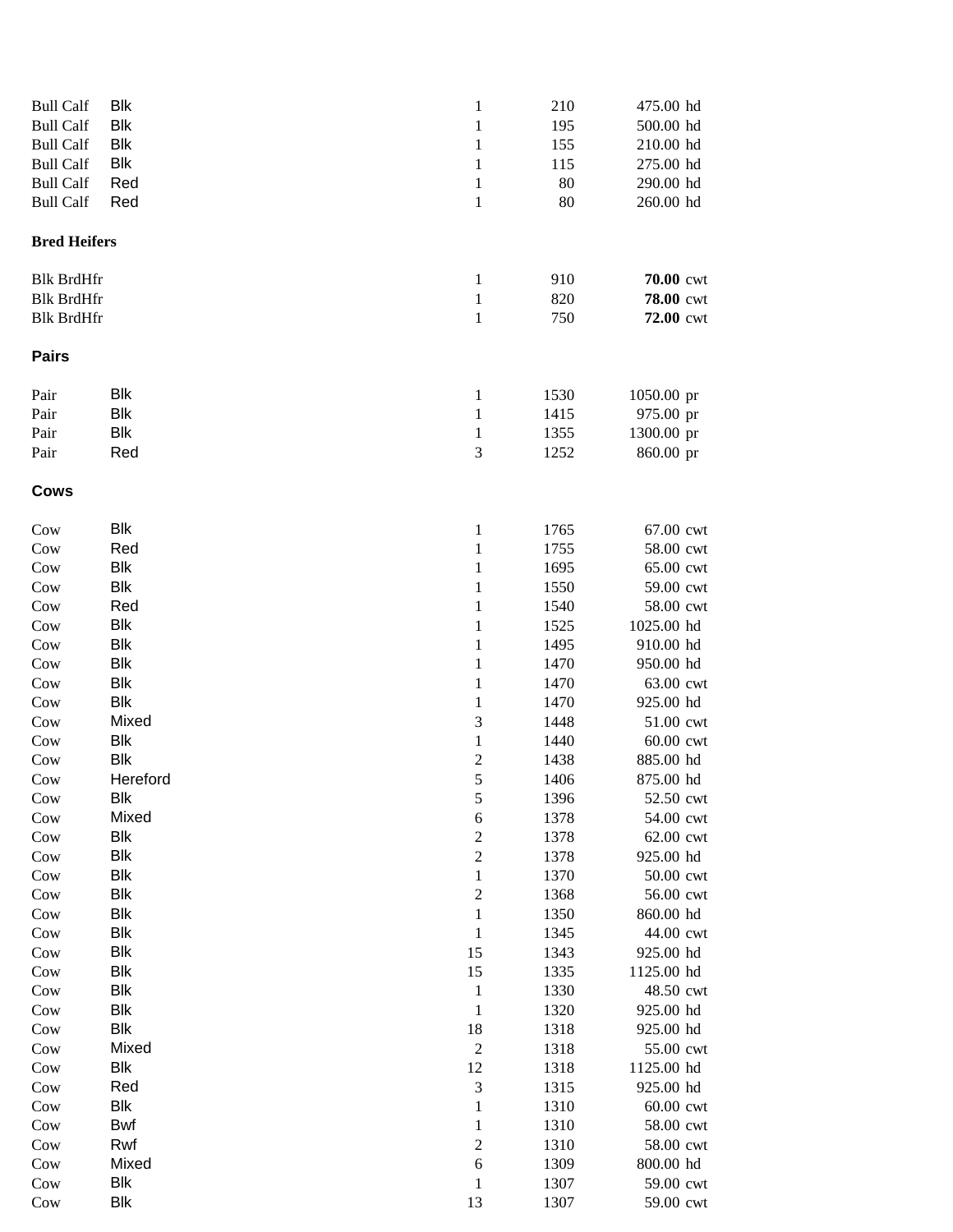| Cow        | Blk         | $\mathbf{1}$                       | 1305         | 55.00 cwt              |
|------------|-------------|------------------------------------|--------------|------------------------|
| Cow        | Blk         | $\,8$                              | 1303         | 55.50 cwt              |
| Cow        | Blk         | $\sqrt{2}$                         | 1303         | 810.00 hd              |
| Cow        | Blk         | $\mathbf{1}$                       | 1300         | 63.00 cwt              |
| Cow        | Blk         | $\sqrt{2}$                         | 1298         | 56.00 cwt              |
| Cow        | Blk         | $\mathbf{1}$                       | 1295         | 35.00 cwt              |
| Cow        | Blk         | $\mathbf{1}$                       | 1295         | 54.00 cwt              |
| Cow        | Blk         | $\mathbf{1}$                       | 1290         | 64.00 cwt              |
| Cow        | Blk         | 9                                  | 1284         | 52.00 cwt              |
| Cow        | Blk         | $\mathbf{1}$                       | 1280         | 51.00 cwt              |
| Cow        | Blk         | $\sqrt{2}$                         | 1275         | 51.00 cwt              |
| Cow        | Blk         | $\mathbf{1}$                       | 1275         | 60.00 cwt              |
| Cow        | Blk         | $\sqrt{5}$                         | 1272         | 51.50 cwt              |
| Cow        | Blk         | 14                                 | 1271         | 1225.00 hd             |
| Cow        | ${\sf Blk}$ | $\mathbf{1}$                       | 1270         | 62.00 cwt              |
| Cow        | Blk         | $\mathbf{1}$                       | 1270         | 42.00 cwt              |
| Cow        | Blk         | $\mathfrak{Z}$                     | 1268         | 1025.00 hd             |
| Cow        | <b>Blk</b>  | $\mathbf{1}$                       | 1265         | 60.00 cwt              |
| Cow        | Blk         | 15                                 | 1264         | 1225.00 hd             |
| Cow        | Mixed       | $\overline{\mathcal{A}}$           | 1260         | 64.50 cwt              |
| Cow        | <b>Blk</b>  | $\mathbf{1}$                       | 1260         | 56.00 cwt              |
| Cow        | Blk         | $\mathbf{1}$                       | 1260         | 50.50 cwt              |
| Cow        | Mixed       | $\mathfrak 3$                      | 1257         | 55.00 cwt              |
| Cow        | Blk         | $\mathbf{1}$                       | 1255         | 62.00 cwt              |
| Cow        | Blk         | $\mathbf{1}$                       | 1250         | 57.00 cwt              |
| Cow        | Bwf         | 1                                  | 1250         | 35.00 cwt              |
| Cow        | Blk         | $\overline{c}$                     | 1238         | 47.00 cwt              |
| Cow        | Mixed       | $\mathfrak{Z}$                     | 1237         | 56.00 cwt              |
| Cow        | Blk         | $\sqrt{3}$                         | 1237         | 60.00 cwt              |
| Cow        | Blk         | $\,1\,$                            | 1235         | 64.00 cwt              |
| Cow        | Blk         | $\,1\,$                            | 1235         | 64.00 cwt              |
| Cow        | <b>Blk</b>  | 13                                 | 1232         | 1225.00 hd             |
| Cow        | Blk         | $\overline{c}$                     | 1230         | 850.00 hd              |
| Cow        | Blk         | $\mathbf{1}$                       | 1230         | 58.00 cwt              |
| Cow        | Blk         | 14                                 | 1229         | 1225.00 hd             |
| Cow        | Blk         | $\overline{4}$                     | 1229         | 58.00 cwt              |
| Cow        | Blk         | 11                                 | 1228         | 1150.00 hd             |
| Cow        | Red         | $\overline{4}$                     | 1226         | 50.50 cwt              |
| Cow        | <b>Blk</b>  | 10                                 | 1225         | 59.00 cwt              |
| Cow        | Blk         | $\mathbf{2}$                       | 1225         | 47.50 cwt              |
| Cow        | Red         | $\mathfrak{Z}$                     | 1222         | 760.00 hd              |
| Cow        | Hereford    | 1                                  | 1220         | 5.00 cwt               |
| Cow        | <b>Blk</b>  | $\mathbf{1}$                       | 1220         | 58.00 cwt              |
| Cow        | <b>Blk</b>  | $\mathbf{1}$                       | 1215         | 58.00 cwt              |
| Cow        | Blk         | $\overline{c}$                     | 1213         | 825.00 hd              |
| Cow        | Mixed       | $\mathfrak{Z}$                     | 1212         | 61.00 cwt              |
| Cow        | Blk         | 10                                 | 1211         | 62.00 cwt              |
| Cow        | Red<br>Blk  | 17                                 | 1208         | 64.00 cwt              |
| Cow        | Blk         | 10                                 | 1208         | 61.00 cwt              |
| Cow<br>Cow | <b>Bwf</b>  | $\boldsymbol{2}$<br>$\mathfrak{Z}$ | 1208<br>1205 | 860.00 hd<br>52.50 cwt |
| Cow        | <b>Blk</b>  | 1                                  | 1205         | 53.00 cwt              |
| Cow        | <b>Blk</b>  | $\mathbf{1}$                       | 1200         | 55.00 cwt              |
| Cow        | <b>Blk</b>  | $\mathfrak 2$                      | 1198         | 750.00 hd              |
| Cow        | <b>Bwf</b>  | $\mathbf{1}$                       | 1195         | 64.00 cwt              |
| Cow        | Blk         | $\mathfrak{Z}$                     | 1193         | 52.00 cwt              |
| Cow        | Blk         | $\sqrt{2}$                         | 1193         | 51.00 cwt              |
| Cow        | <b>Blk</b>  | 11                                 | 1190         | 50.50 cwt              |
|            |             |                                    |              |                        |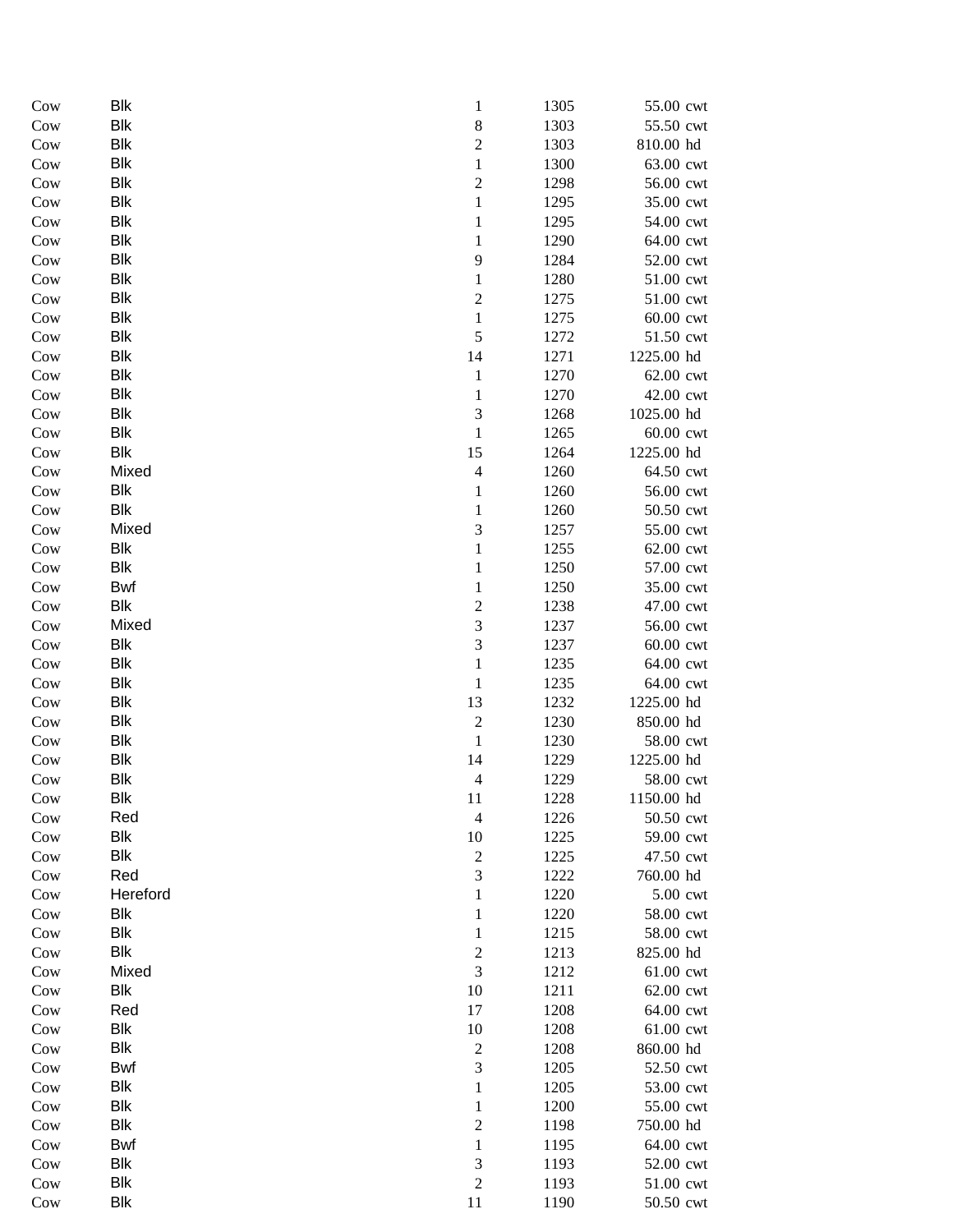| Cow | Blk        | $\mathbf{1}$            | 1190 | 48.00 cwt                         |
|-----|------------|-------------------------|------|-----------------------------------|
| Cow | Mixed      | $\boldsymbol{6}$        | 1186 | 61.00 cwt                         |
| Cow | Red        | $\mathbf{1}$            | 1185 | 45.00 cwt                         |
| Cow | Mixed      | 10                      | 1176 | 850.00 hd                         |
| Cow | Blk        | $\mathbf 1$             | 1175 | 61.00 cwt                         |
| Cow | Blk        | $\mathbf{1}$            | 1170 | 43.00 cwt                         |
| Cow | Blk        | $\mathbf{1}$            | 1160 | 52.00 cwt                         |
| Cow | Blk        | $\mathbf{1}$            | 1160 | 52.00 cwt                         |
| Cow | Red        | $\mathbf 1$             | 1160 | 53.00 cwt                         |
| Cow | Bwf        | $\mathbf{1}$            | 1150 | 59.00 cwt                         |
| Cow | Blk        | $\mathbf{1}$            | 1145 | 65.00 cwt                         |
| Cow | Blk        | $\mathbf{1}$            | 1145 | 51.00 cwt                         |
| Cow | Blk        | $\mathbf{1}$            | 1145 | 950.00 hd                         |
| Cow | Blk        | $\mathbf{1}$            | 1140 | 850.00 hd                         |
| Cow | Bwf        | $\,1\,$                 | 1140 | 53.00 cwt                         |
| Cow | Red        | $\mathbf{1}$            | 1140 | 64.00 cwt                         |
| Cow | Blk        | $\sqrt{2}$              | 1138 | 925.00 hd                         |
| Cow | Hereford   | $\,1$                   | 1135 | 19.00 cwt                         |
| Cow | Mixed      | $\mathbf{1}$            | 1135 | 61.00 cwt                         |
| Cow | <b>Bwf</b> | $\mathbf{1}$            | 1135 | 800.00 hd                         |
| Cow | Blk        | 9                       | 1129 | 62.00 cwt                         |
| Cow | Char       | $\boldsymbol{2}$        | 1128 | 54.00 cwt                         |
| Cow | Bwf        | $\mathbf{1}$            | 1125 | 51.00 cwt                         |
| Cow | Blk        | $\mathbf 1$             | 1115 | 51.00 cwt                         |
| Cow | Blk        | $\mathbf 1$             | 1110 | 49.00 cwt                         |
| Cow | Bwf        | $\mathbf 1$             | 1105 | 18.00 cwt                         |
| Cow | Blk        | $\mathbf{1}$            | 1100 | 67.00 cwt                         |
| Cow | Blk        | $\mathbf{1}$            | 1100 | 46.00 cwt                         |
| Cow | Blk        | 3                       | 1097 | 57.00 cwt                         |
| Cow | Blk        | $\overline{\mathbf{4}}$ | 1096 | $50.00$ $\ensuremath{\text{cwt}}$ |
| Cow | Blk        | $\,1$                   | 1095 | $51.00$ $\ensuremath{\text{cwt}}$ |
| Cow | Blk        | $\boldsymbol{7}$        | 1094 | 52.50 cwt                         |
| Cow | Xbred      | $\mathbf{1}$            | 1090 | 47.00 cwt                         |
| Cow | Blk        | $\mathbf{1}$            | 1085 | 68.00 cwt                         |
| Cow | Red        | $\mathbf{1}$            | 1085 | 45.00 cwt                         |
| Cow | Blk        | $\mathbf 1$             | 1085 | 49.00 cwt                         |
| Cow | Blk        | $\mathbf{1}$            | 1080 | 925.00 hd                         |
| Cow | Blk        | $\mathfrak s$           | 1077 | 50.50 cwt                         |
| Cow | Blk        | $\sqrt{6}$              | 1076 | 59.00 cwt                         |
| Cow | Blk        | $\boldsymbol{2}$        | 1075 | 60.00 cwt                         |
| Cow | Blk        | 1                       | 1070 | 36.00 cwt                         |
| Cow | Blk        | 1                       | 1065 | 800.00 hd                         |
| Cow | Blk        | $\mathbf{1}$            | 1065 | 800.00 hd                         |
| Cow | Rwf        | $\mathbf{1}$            | 1060 | 53.00 cwt                         |
| Cow | Red        | $\mathbf{1}$            | 1055 | 47.50 cwt                         |
| Cow | Blk        | $\boldsymbol{2}$        | 1055 | 67.00 cwt                         |
| Cow | <b>Blk</b> | $\sqrt{2}$              | 1050 | 13.00 cwt                         |
| Cow | Red        | $\mathbf{1}$            | 1050 | 45.00 cwt                         |
| Cow | Mixed      | $\sqrt{2}$              | 1045 | 55.00 cwt                         |
| Cow | Blk        | $\sqrt{2}$              | 1038 | 49.50 cwt                         |
| Cow | <b>Blk</b> | $\,1$                   | 1030 | 810.00 hd                         |
| Cow | Rwf        | $\mathbf{1}$            | 1030 | 43.00 cwt                         |
| Cow | Blk        | 1                       | 1030 | 70.00 cwt                         |
| Cow | Blk        | $\boldsymbol{2}$        | 1028 | 34.00 cwt                         |
| Cow | <b>Blk</b> | $\boldsymbol{2}$        | 1023 | 48.00 cwt                         |
| Cow | <b>Blk</b> | $\sqrt{2}$              | 1020 | 49.00 cwt                         |
| Cow | <b>Blk</b> | $\mathbf{1}$            | 1020 | 72.00 cwt                         |
| Cow | Xbred      | $\mathbf{1}$            | 1015 | 775.00 hd                         |
|     |            |                         |      |                                   |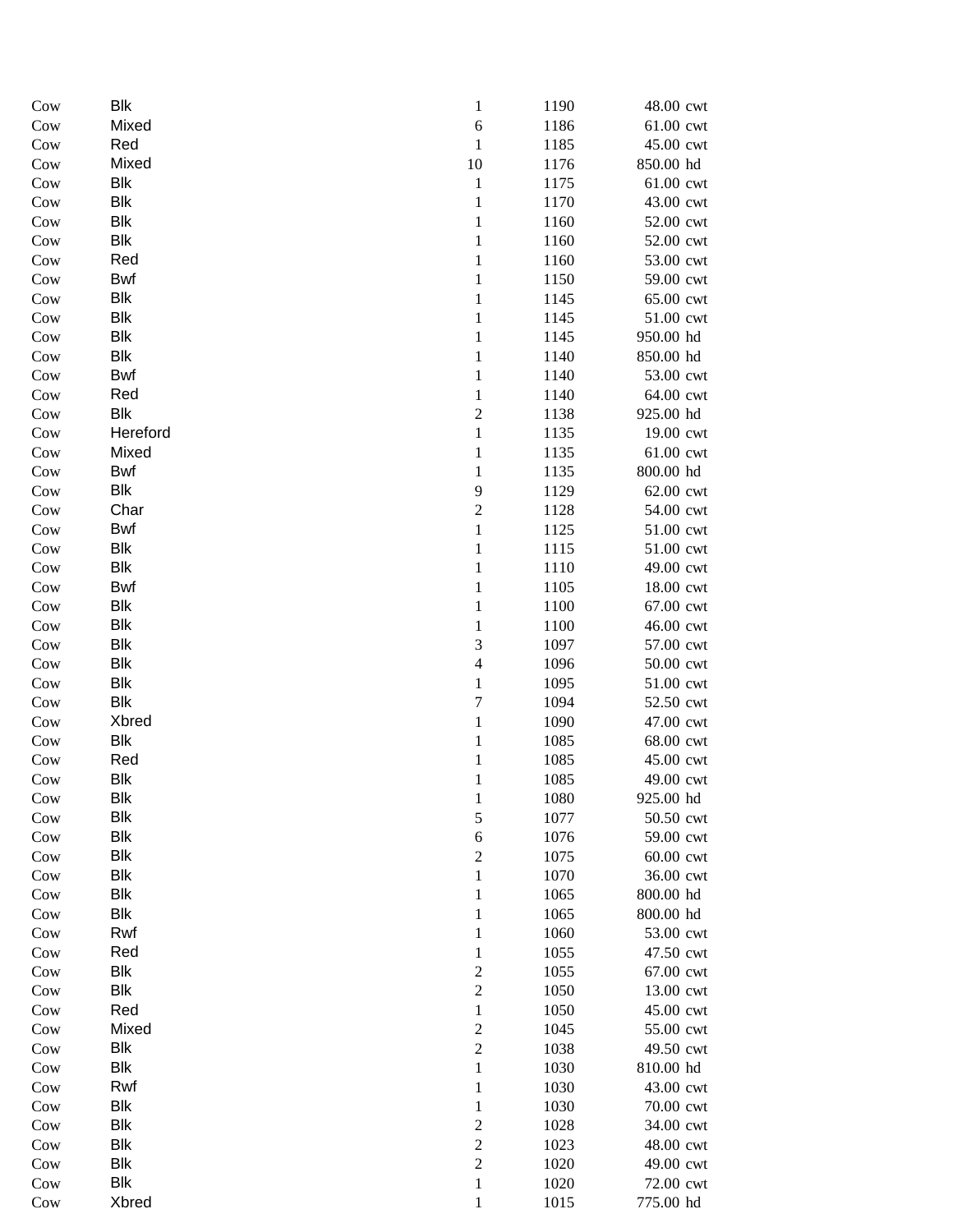| $_{\text{Cow}}$ | Red        | $\mathbf{1}$   | 1010 | 42.00 cwt  |
|-----------------|------------|----------------|------|------------|
| Cow             | <b>Blk</b> | $\mathbf{1}$   | 1010 | 56.00 cwt  |
| $_{\text{Cow}}$ | <b>Blk</b> | $\mathbf{2}$   | 1008 | 48.00 cwt  |
| Cow             | <b>Blk</b> | $\mathbf{1}$   | 1005 | 40.00 cwt  |
| Cow             | <b>Blk</b> | $\mathbf{1}$   | 1005 | 47.00 cwt  |
| Cow             | Mixed      | $\mathbf{1}$   | 1005 | 45.00 cwt  |
| Cow             | Blk        | 6              | 1003 | 36.00 cwt  |
| Cow             | Mixed      | $\overline{c}$ | 995  | 51.00 cwt  |
| Cow             | <b>Blk</b> | $\sqrt{3}$     | 988  | 38.00 cwt  |
| $_{\text{Cow}}$ | <b>Blk</b> | $\mathfrak 3$  | 988  | 48.00 cwt  |
| $_{\text{Cow}}$ | <b>Blk</b> | $\sqrt{2}$     | 985  | 700.00 hd  |
| Cow             | <b>Blk</b> | $\,1\,$        | 980  | 42.00 cwt  |
| Cow             | <b>Blk</b> | $\mathbf{1}$   | 980  | 43.00 cwt  |
| Cow             | <b>Blk</b> | $\mathbf{1}$   | 980  | 53.00 cwt  |
| $_{\text{Cow}}$ | <b>Blk</b> | $\mathbf{1}$   | 970  | 54.46 cwt  |
| Cow             | <b>Blk</b> | 1              | 965  | 42.00 cwt  |
| $_{\text{Cow}}$ | <b>Blk</b> | 1              | 955  | 56.00 cwt  |
| $_{\text{Cow}}$ | Hereford   | $\mathbf{2}$   | 948  | 45.00 cwt  |
| $_{\text{Cow}}$ | Mixed      | $\mathbf{2}$   | 945  | 44.00 cwt  |
| Cow             | <b>Blk</b> | $\mathbf{1}$   | 945  | 51.00 cwt  |
| Cow             | Mixed      | $\overline{4}$ | 936  | 48.00 cwt  |
| Cow             | <b>Blk</b> | 3              | 928  | 79.00 cwt  |
| Cow             | <b>Blk</b> | 6              | 928  | 45.50 cwt  |
| Cow             | <b>Bwf</b> | $\mathbf{1}$   | 910  | 44.00 cwt  |
| $_{\text{Cow}}$ | <b>Blk</b> | 3              | 905  | 40.00 cwt  |
| Cow             | <b>Blk</b> | $\mathbf{1}$   | 900  | 49.00 cwt  |
| $_{\text{Cow}}$ | <b>Blk</b> | $\overline{4}$ | 890  | 42.00 cwt  |
| $_{\text{Cow}}$ | <b>Blk</b> | $\mathbf{1}$   | 880  | 61.00 cwt  |
| $_{\text{Cow}}$ | <b>Blk</b> | $\mathbf{1}$   | 870  | 51.00 cwt  |
| Cow             | <b>Blk</b> | $\mathbf{1}$   | 860  | 43.00 cwt  |
| Cow             | <b>Blk</b> | $\mathbf{1}$   | 845  | 50.00 cwt  |
| Cow             | <b>Blk</b> | $\mathbf{1}$   | 835  | 44.00 cwt  |
| Cow             | Char       | 1              | 830  | 47.00 cwt  |
| Cow             | <b>Blk</b> | 1              | 815  | 64.00 cwt  |
| Cow             | <b>Blk</b> | 5              | 805  | 110.00 cwt |
| Cow             | <b>Blk</b> | $\mathbf{1}$   | 790  | 60.00 cwt  |
| <b>Bulls</b>    |            |                |      |            |
| Bull            | Blk        | 1              | 2360 | 76.00 cwt  |
| Bull            | <b>Blk</b> | 1              | 2285 | 79.00 cwt  |
| Bull            | Red        | 1              | 2075 | 83.00 cwt  |
| Bull            | <b>Blk</b> | 1              | 2070 | 77.00 cwt  |
| Bull            | <b>Blk</b> | 3              | 2008 | 73.50 cwt  |
| Bull            | <b>Blk</b> | 1              | 1985 | 75.00 cwt  |
| Bull            | Hereford   | 1              | 1980 | 81.00 cwt  |
| Bull            | Hereford   | 1              | 1975 | 77.00 cwt  |
| Bull            | <b>Blk</b> | 1              | 1905 | 80.00 cwt  |
| Bull            | <b>Blk</b> | 1              | 1855 | 84.00 cwt  |
| Bull            | <b>Blk</b> | 1              | 1835 | 81.00 cwt  |
| Bull            | <b>Blk</b> | 1              | 1805 | 76.00 cwt  |
| Bull            | <b>Blk</b> | 1              | 1745 | 74.00 cwt  |
| Bull            | <b>Blk</b> | 1              | 1740 | 82.00 cwt  |
| Bull            | <b>Blk</b> | 1              | 1715 | 70.00 cwt  |
| Bull            | <b>Blk</b> | 1              | 1685 | 78.00 cwt  |
| Bull            | <b>Blk</b> | $\overline{c}$ | 1680 | 69.00 cwt  |
| Bull            | Red        | $\mathbf{1}$   | 1640 | 63.00 cwt  |
| Bull            | Char       | 1              | 1620 | 79.00 cwt  |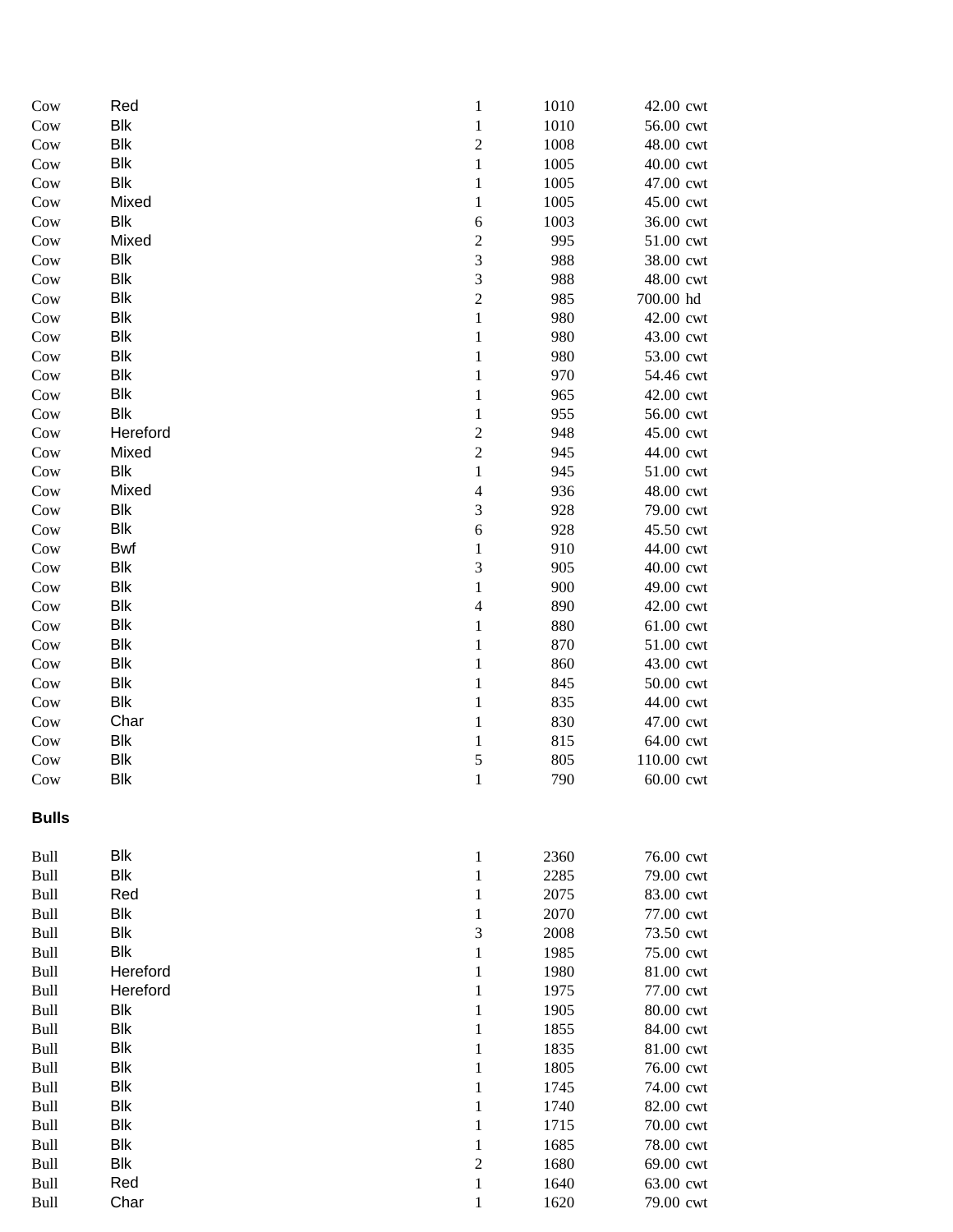| <b>Bull</b> | <b>Blk</b> | $\overline{c}$ | 1618 | 52.00 cwt   |  |
|-------------|------------|----------------|------|-------------|--|
| <b>Bull</b> | <b>Blk</b> | 3              | 1617 | 70.00 cwt   |  |
| Bull        | <b>Blk</b> |                | 1610 | 52.00 cwt   |  |
| <b>Bull</b> | <b>Blk</b> |                | 1610 | $45.00$ cwt |  |
| <b>Bull</b> | <b>Blk</b> | 1              | 1610 | 75.00 cwt   |  |
| Bull        | <b>Blk</b> | 1              | 1600 | 70.00 cwt   |  |
| <b>Bull</b> | Blk        | 1              | 1595 | 60.00 cwt   |  |
| <b>Bull</b> | <b>Blk</b> | 1              | 1590 | 73.00 cwt   |  |
| Bull        | <b>Blk</b> | 1              | 1505 | $65.00$ cwt |  |
| <b>Bull</b> | <b>Blk</b> | 4              | 1455 | 67.00 cwt   |  |
| <b>Bull</b> | <b>Blk</b> |                | 1345 | 63.00 cwt   |  |
| Bull        | Rwf        |                | 1290 | 63.00 cwt   |  |
| <b>Bull</b> | Xbred      | 1              | 1165 | 63.00 cwt   |  |
|             |            |                |      |             |  |